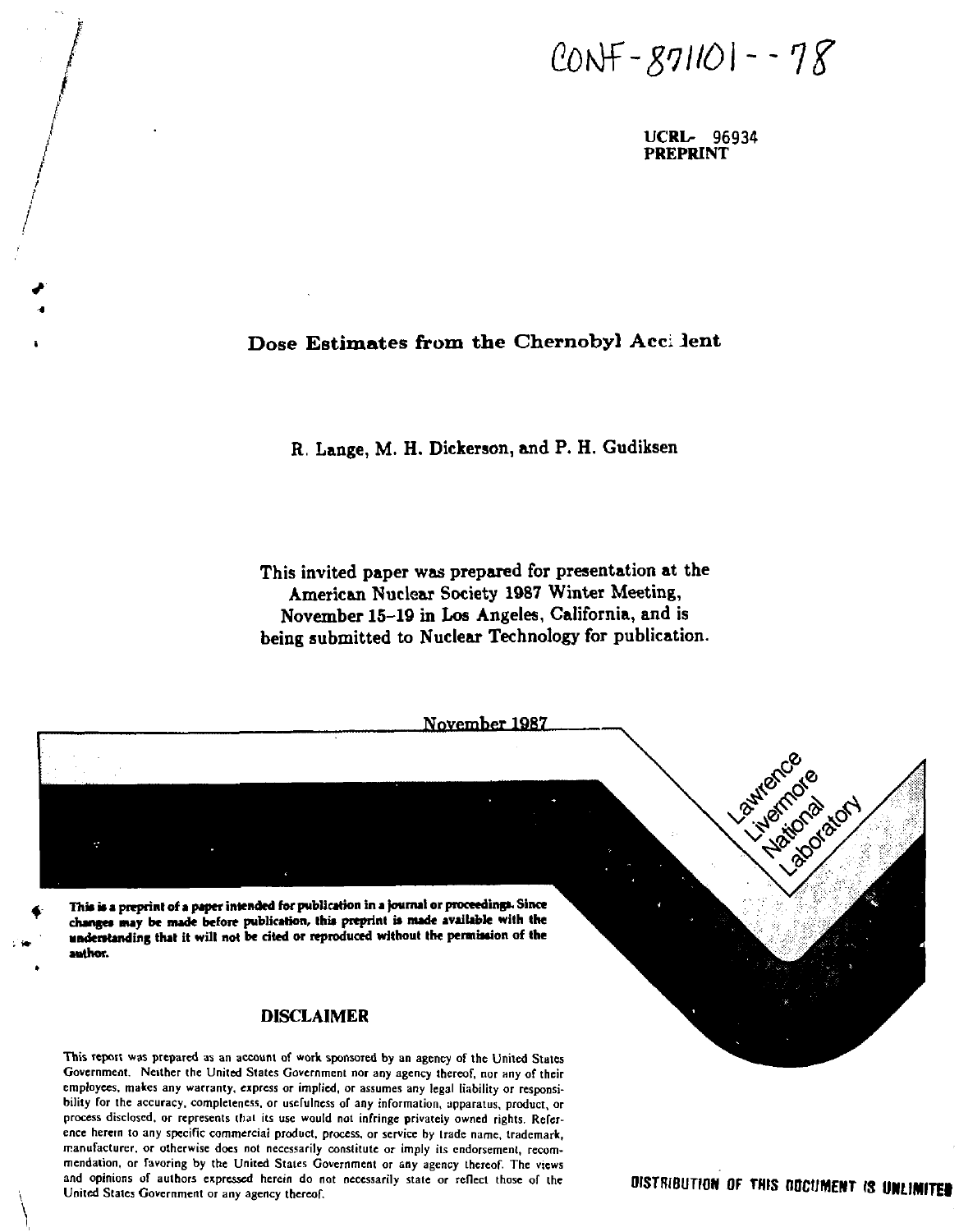#### **DISCLAIMER**

 $\frac{1}{2}$  .  $\frac{1}{2}$ LE

 $\bullet$ 

÷.

ü L

÷

This document was prepared as an account of work sponsored by an agency of the **L'nited States Government. Neither the United States Government nor the University** of California not any of their employees. makes any warranty, express or implied, or assumes any legal liability or responsibility for the accuracy, completeness, or usefulness of any information, apparatus, product, or process disclosed, or represents thet its use would not infringe privately owned rights. Reference herein to any specific comanercial products, process, or service by trade mame, trademark, manufacturer. or otherwise, does not accessarily constitute or langly its endorsement, recommendation, or favoring by the United States Government or the University of California. The views and opinions of authors expressed herein do not necessarily state or reflect those of the United States Government or the University of California, and shall not be used for advertising or product endorsement purposes.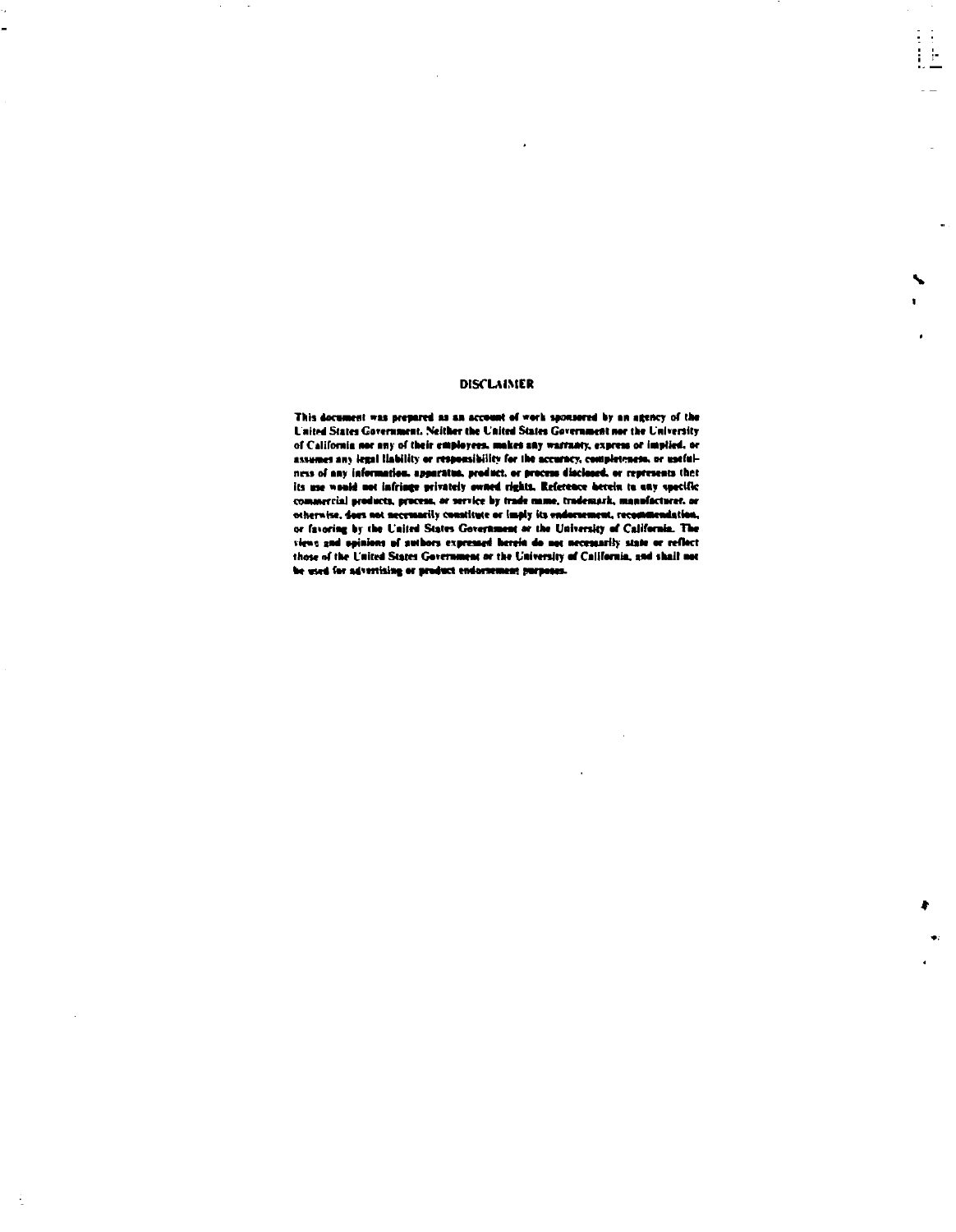#### Dose Estimates from the Chernobyl Accident

R. Lange. M. H. Dickerson. and P. H. Gudiksen UCRL--96934 Lawrence Livermoro National Laboratory Livcrmore, CA 94550 DE88 **004711** 

#### ABSTRACT

The Lawrence Livermore National Laboratory Atmospheric Release Advisory Capability (ARAC) responded to the Chernobyl nuclear reactor accident in the Soviet Union by utilizing long-range atmospheric dispersion modeling to estimate the amount of radioactivity released (source term) and the radiation dose distribution due to exposure to the radioactive cloud over Europe and the Northern Hemisphere, in later assessments, after the release of data on the accident by the Soviet Union, the ARAC team used their mesoscale to regional scale model to focus in on the radiation dose distribution within the Soviet Union and the vicinity of the Chernobyl plant.

# **Introduction**

Measurements of airborne radioactivity over Europe, Japan and the U.S. indicated that the release from the Chernobyl reactor accident in the Soviet Union on 26 April 1986 contained a wide spectrum of fission and activation products up to heights of 7 km or more within a few days after the initial explosion. This high altitude presence of radioactivity would in part be attributable to atmospheric dynamics factors other than the thermal energy released in the initial explosion. Indications were that two types of releases had taken place—an initial powerful explosion followed by days of a less energetic reactor fire.

The Atmospheric Release Advisory Center (ARAC) (Dickerson, Gudiksen and Sullivan 1983) at the Lawrence Livermore National Laboratory utilized three-dimensional atmospheric dispersion models to determine the characteristics of the source term (release) and the evolution of the spatial distributions of the airborne radioactivity as it was transported over Europe and subsequently over the Northern Hemisphere. This paper



 $\mathbf{I}$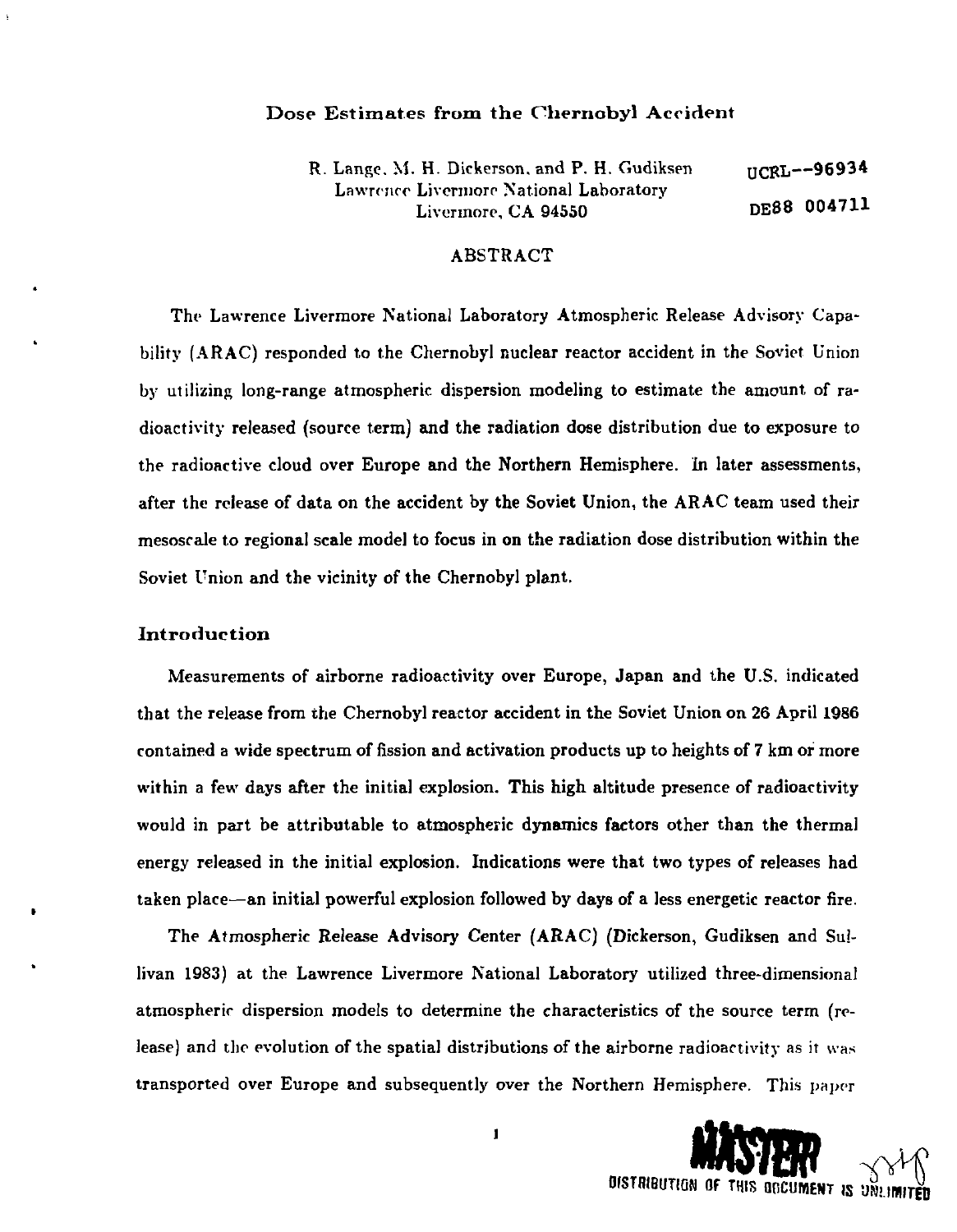describes the ARAC involvement, and the results of The model calculations and their integration with radiological measurements made within Europe. Kuwait. Japan and the U.S. to estimate the quantity of specific radionuclides released. Then the unmitigated inhalation and immersion dose distributions due to dirert cloud exposure throughout Europe and the Northern Hemisphere were calculated. Close in calculations wore made with the models to obtain results in the vicinity of the reactor (30 km radius) which were compared to radiological data from the USSR. The most important radionuclides of global concern were <sup>13</sup>'Cs. <sup>134</sup>Cs and <sup>131</sup>I because of their relative abundance as well as their radiolog cal and chemical characteristics. <sup>131</sup>I and <sup>137</sup>Cs measurements were used to estimate the source term in the absence of such data from the USSR at the time.

The radiological measurements used in this work were acquired from numerous informal reports prepared by various scientific organizations in Denmark, Finland, France, Japan, Kuwait, Netherlands, Norway, Sweden, United Kingdom, United States, and West Germany as well as from the World Health Organization (WHO) and the International Atomic Energy Agency (IAEA) data tabulation reports.

The units in this report are based on the international SI standards. In order to help the reader to translate them into more conventional units, some practical equivalents are given below:

> $1 \text{ mGy} = .1 \text{ Rad}$ 1 Bq  $\approx 27$  pCi

#### The ARAC Transport and Dispersion Models

The Atmospheric Release Advisory Capability (ARAC) project is a Department of Energy (DOE) sponsored emergency response service available for use by both federal and state agencies in case of a potential or actual atmospheric release of nuclear material. During the past decade the ARAC has responded to over 100 real-time situations, including exercises. The most notable responses include the Three Mile Island (TM1) accident and

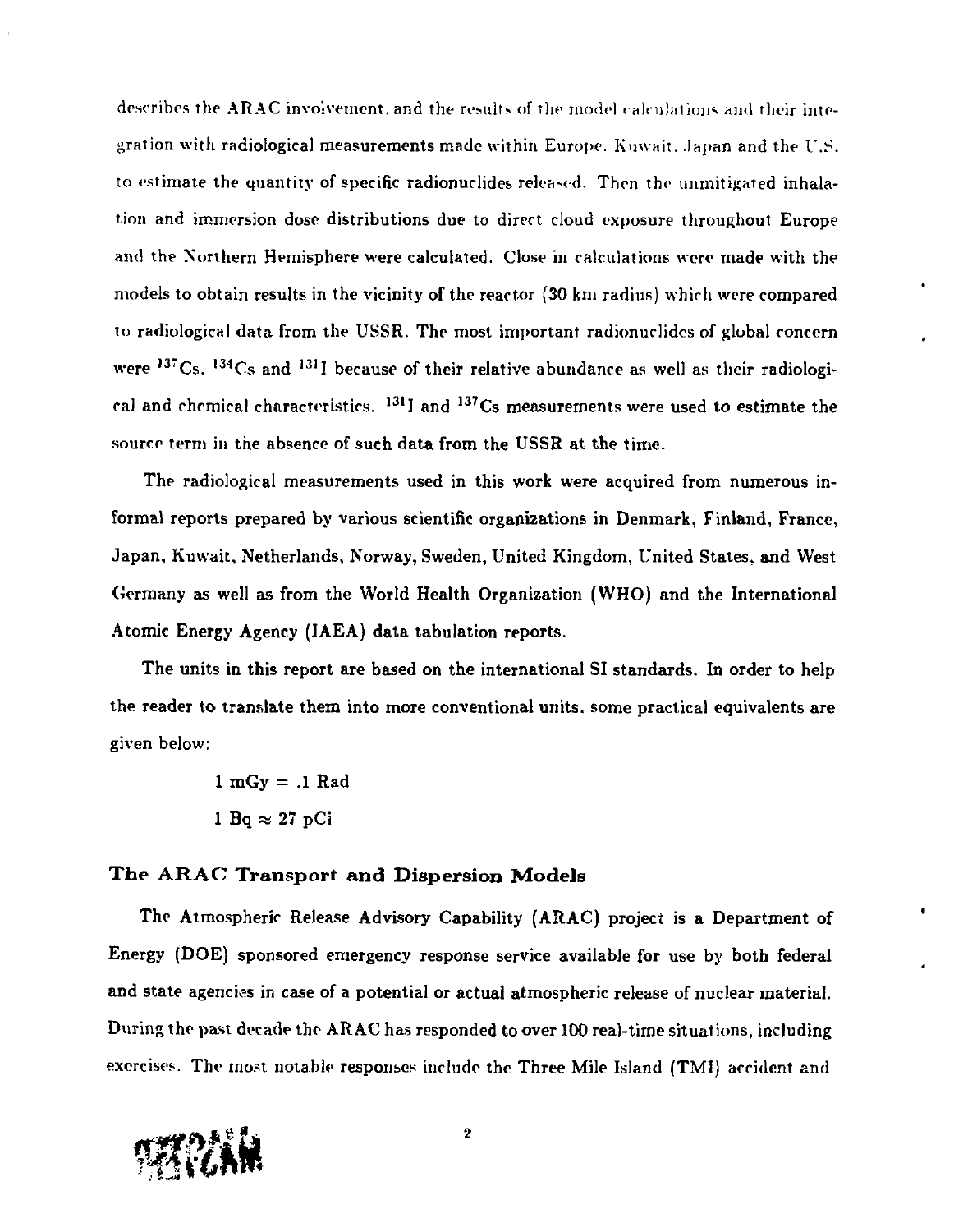the subsequent venting of the Kr-85 from the containment, the Titan II missile accident in Arkansas, the re-entry of COSMOS-954 into the atmosphere, the Sequoyah Facility accident in Oklahoma, and most recently the Chernobyl reactor accident in the Soviet Union. The Chernobyl accident consequences, being on a global scale, were the most difficult challenge to the ARAC to date.

The Chernobyl source term estimations and the European and hemispherical inhalation dose estimates were computed with the three-dimensional sequential puff transport and diffusion model PATRIC (Lange 1978a) that was adapted to the hemispheric troposphere from its original purpose to assess the global transport of the stratospheric radioactivity cloud generated by Chinese atmospheric nuclear weapons tests. It is a simplified version of the ADPIC model (Lange 1978b) which was used to calculate the higher resolution, close-in inhalation dose for a 200 and 30 km radius around the Chernobyl reactor.

Both models are based on the particle-in-cell concept. This technique involves the generation of a large number of marker particles to represent the radioactivity distribution. These particles are injected as a sequence of puffs at the source point and subsequently transported within a three-dimensional Eulerian grid mesh by means of a transport velocity applied to each particle. This transport velocity consists of a wind velocity provided at each grid point and a diffusion velocity based on Gaussian diffusion in PATRIC, and on gradient diffusion in ADPIC. In addition, gravitational settling and dry deposition velocity vectors as well as radioactive decay may be applied to the particles, as appropriate. For Chernobyl effects of terrain and wet deposition due to precipitation scavenging, however, were not available and were not included. Summing the resulting distribution of particles over the grid mesh volumes allows determination of the three-dimensional concentration distributions that are needed for dose estimations.

The PATRIC calculations were based on a computational mesh covering the Northern Hemisphere. The mesh, consisting of  $46 \times 50 \times 14$  grid cells with 381 km horizontal resolution and a 750 m vertical spacing, was positioned over a flat polar stereographic

 $\ddot{\phantom{0}}$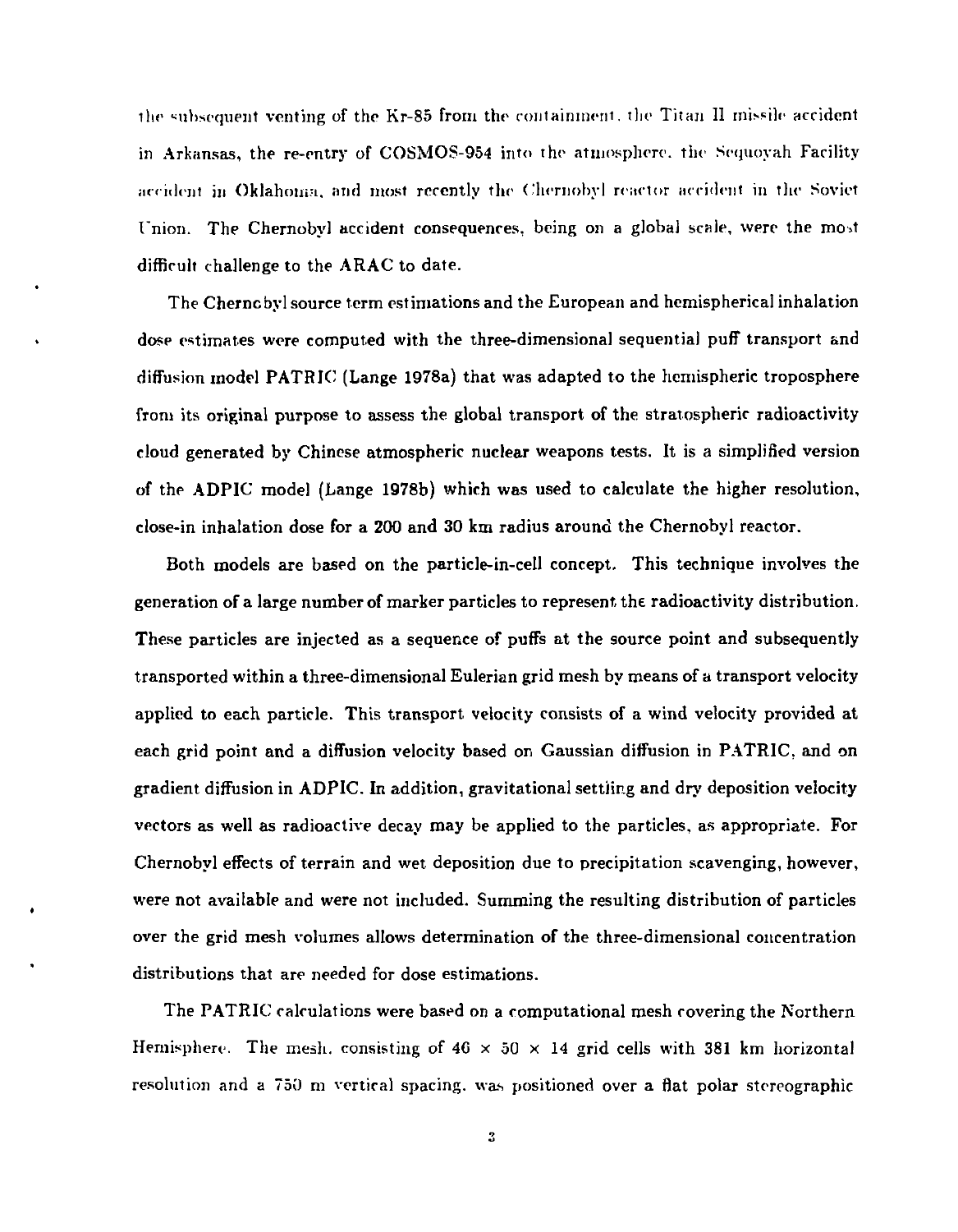projection of the Northern Hemisphere at 60 degrees north latitudc. In order to better resolve the concentration distributions, a particle sampling grid was also placed over the European area with a grid dimension of one third the size of the computational grid. The Northern Hemisphere wind fields used by the model were supplied by the U.S. Air Force Global Weather Central (AFGWC). These gridded wind fields contained values at seven pressure levels ranging from IOJO to 250 mb. The rate of diffusion was calculated assuming a neutral to slightly unstable atmosphere. The particles were assumed to be  $1\mu$ m in radius and to have a dry deposition velocity of 0.001 m/s except for particles representing iodine which were given a 0.003 m/s velocity.

#### **Source Term Estimation**

It is difficult to quantify the magnitude of the release of specific nuclides to the atmosphere, especially when they are caused by catastrophic events. The Soviets reported discharge of the core inventory of 20% of <sup>131</sup>I and 13% of <sup>137</sup>Cs based on material deposited in the near- field inside the USSR. Investigators in Western Europe estimate approximately another 20% of these volatile nuclides were transported to their region in addition to the Soviet data. In addition to these far-field data from Western Europe, analysis of upper level atmospheric concentrations mzde by aircraft indicate that as much as an additional 20% of the core inventory of these radionuclides found their way into the rest of the northern hemisphere as far away as Japan and the United States (Goldman et al. 1987). Altogether, estimates range from 40% to 60% of the core inventory of iodine and somewhat smaller percentages of cesium were released to the atmosphere.

Estimates of a source term based on numerical models and limited measurements are also subject to considerable uncertainty, especially considering the large distances involved in the Chernobyl accident. The evolution of the radionuclide plume in time and space is dominated by nonlinear and discontinuous processes in the atmosphere acting on a broad spectrum of spatial scales. In addition, terrain and the change in the physical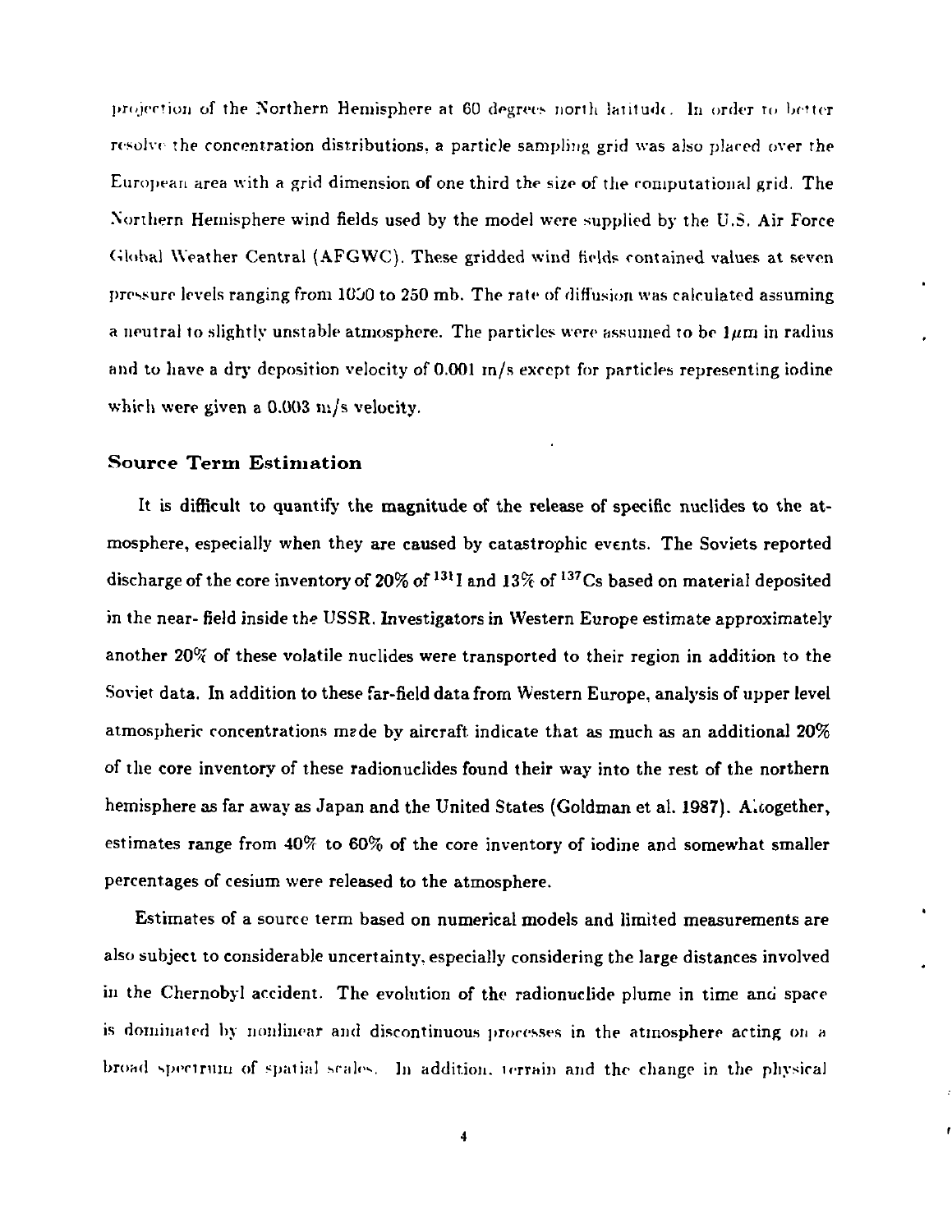ami radiochemical composition of the plume introduce uncertainties in model predictions. Using the available measurements, the long-range transport model PATRIC was able to estimate a source term for the Chernobyl release that is likely to be within a factor of two to three of the actual amount released. (The estimates were prepared prior to the release of the Soviet report (USSR. 1986) but still hold).

Some features of the release suggested that the source term was divided into two phases: an early explosion-like phase, with up to 50% of the total release injected to heights of several kilometers; and a later, longer burn phase that injected smaller amounts of material at lower heights. The PATRIC source estimation iterative process focused on  $^{131}\mathrm{I}$ (corrected to total radioiodine when only filter samples were available) and <sup>13</sup> Cs. It was based only on air-concentration samples to avoid the highly localized nature of wet deposition patterns, and it reconciled model results with surface and upper-air concentration measurements (Gudiksen and Lange **1986).** Approximately 80 radiological measurements were acquired from informal reports prepared by various scientific organizations in Denmark, Finland, France, Japan, Kuwait, the Netherlands. Norway, Sweden, the United Kingdom, the United States, and the Federal Republic of Germany, as well as from the World Health Organization (WHO) and the IAEA data tabulation reports and various U.S. aircraft flights.

Measurements of airborne radioactivity over Europe, Japan and the United States detected the presence of fresh fission products up to heights of about 7 km within a few days after the initial explosion. Highly increased particulate <sup>131</sup>I and radiocesium activities were reported over northeast Poland on April 30 between the ground level and 3 km with comparatively low activity between 6 and 12 km, and in increased levels at 15 km. Jaworowski and Kownacka (1986), based on Polish aircraft measurements, suggest that  $50\%$  of the released activity was injected to an altitude of about 7 km. These results suggested that some radionuclides released by the explosion and the subsequent fire within the reactor core must have been transported to heights well within the middle troposphere.

y i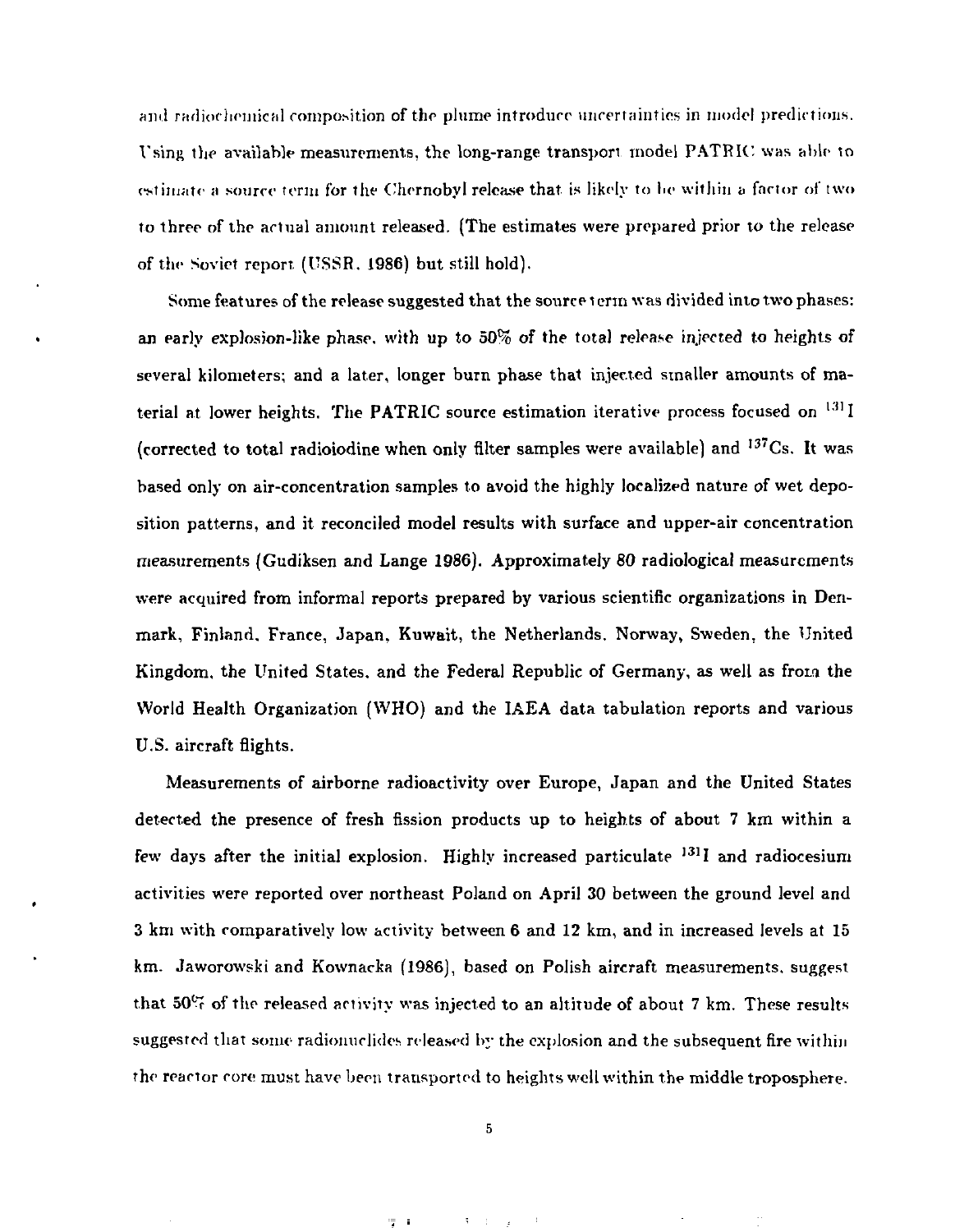This may have been due to a variety of factors, such as the thermal energy associated with the release, rapid atmospheric mixing due to the presence of thunderstorms in the vicinity of the Chernobyl area, or the possible uplifting of the radionuclides over a warm front situated between Chernobyl and the Baltic Sea. Therefore, the source term designed for PATRIC consisted of an upper- and a lower-level cloud of radionuclides. The upper-level cloud was assumed to be due to the initial explosion and uplifting and to contain the major fraction of activity that was released during the first day. The lower-level cloud was assumed to be the result of the hot fire that continued to cause radioactive emissions during a 6-day period following the initial explosion.

In order to match observations, it was assumed that the upper-level cloud was centered at 4500 m, with a vertical extent from 1500 to 7500 m, which included one-half of the total activity released. It was also assumed that the lower-level cloud, which contained the other half of the amount released, was centered s.t 1300 m and extended from the surface to 1500 m.

This source-term configuration, along with the initial ARAC estimates that  $1.5 \times 10^{18}$ Bq of  $^{134}$  I and 1.1  $\times$  10 $^{17}$  Bq of  $^{137}$ Cs were emitted during the 6-day release period, served as a first basis for the PATRIC model to calculate the three-dimensional activity distribution as a function of time for two grid scales: one over Europe, the other over the Northern Hemisphere. By forcing to zero the mean relative error between measured and computed concentrations, a more refined source term for PATRIC was derived, namely a total release of  $1.7 \times 10^{18}$  Bq of  $^{131}$  I and  $8.9 \times 10^{16}$  Bq of  $^{137}$ Cs. Most  $^{131}$  I air concentrations were obtained by gamma-spectrometry of air filters. Since radioiodine is generally fractionated among the particulate, gaseous iodine, and methyl iodide forms, the particulate fraction represented only 20 to 50% of the total iodine, with a most likely value of about 33%. Therefore, all iodine filter measurements were multiplied by a factor of three for use in estimating the total iodine release.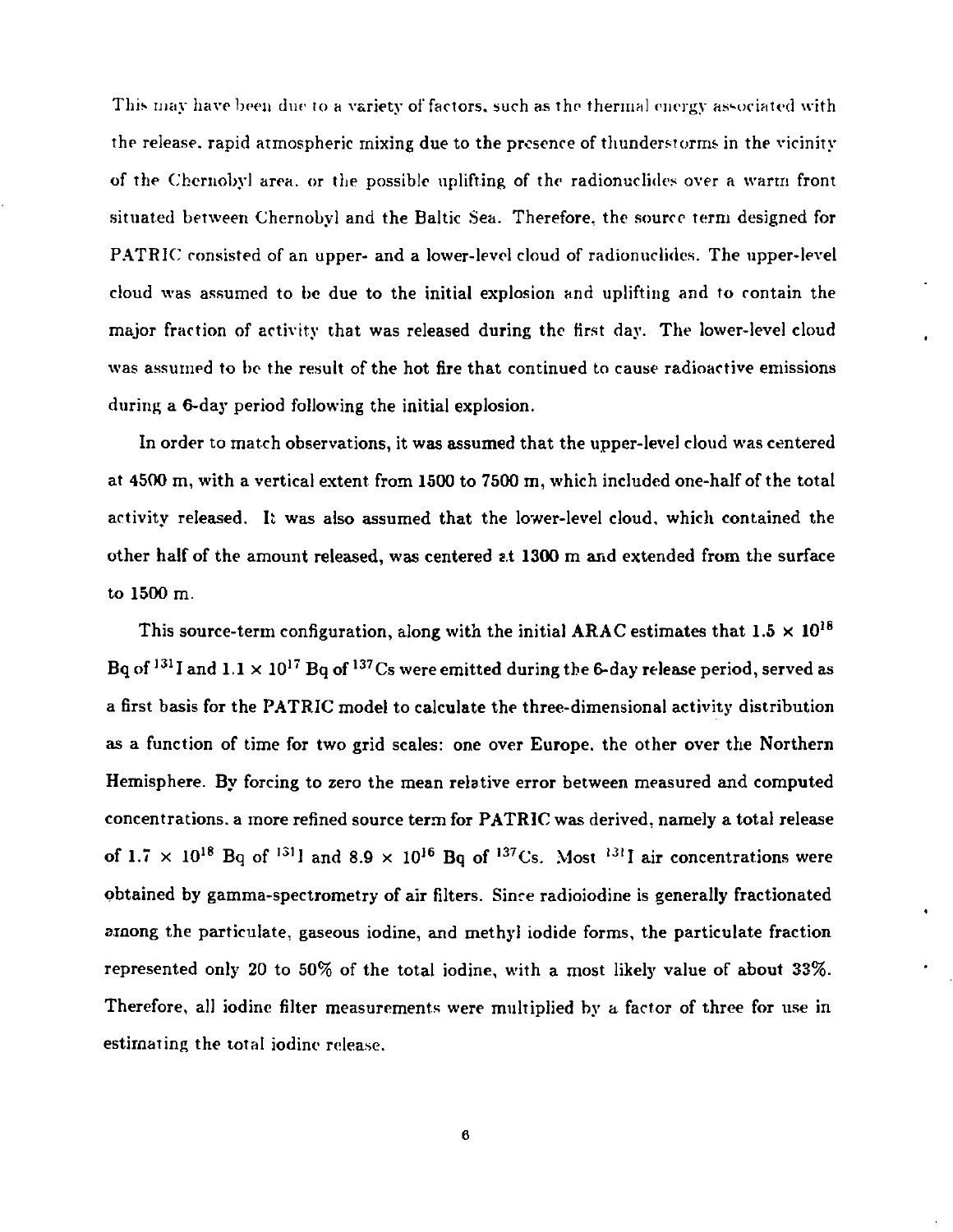Source terms for radionuclides other than <sup>131</sup>I and <sup>137</sup>Cs, as used in the PATRIC code, are indicated in Table 1. To acquire release estimates for the fission products, activity ratios relative to <sup>137</sup>Cs were derived from measurements of airborne radioactivity. To minimize the effect of isotope fractionation due to precipitation scavenging, the data used for this purpose were mainly limited to measurements in Sweden and Finland. The activity ratios often varied over a considerable range. However, selective averaging yielded the activity ratios shown in Table 1 for the principal fission products, along with the estimated corresponding total activity released.

| Nuclide             | Fraction | Activity<br>Released (Bq) |
|---------------------|----------|---------------------------|
| 137C <sub>S</sub>   | 1.0      | $8.9 \times 10^{16}$      |
| 136C <sub>S</sub>   | 0.2      | $2.0 \times 10^{16}$      |
| 134Cs               | 0.5      | $4.8 \times 10^{16}$      |
| 1311                | 20.      | $1.7 \times 10^{18}$      |
| 1331                | 42.      | $3.7 \times 10^{18}$      |
| $^{141}\mathrm{Ce}$ | 0.1      | $8.9 \times 10^{15}$      |
| 144Ce               | 0.06     | $5.2 \times 10^{15}$      |
| $140$ $Ba$          | 0.5      | $4.4 \times 10^{16}$      |
| $140$ La            | 0.5      | $4.4 \times 10^{16}$      |
| 95Zr                | 0.1      | $8.9 \times 10^{15}$      |
| 95Nb                | 0.1      | $8.9 \times 10^{15}$      |
| $^{132}$ Te         | 4.2      | $3.7 \times 10^{17}$      |
| $^{103}\mathrm{Ru}$ | 0.3      | $3.0 \times 10^{16}$      |
| $106$ Ru            | 0.06     | $5.2 \times 10^{15}$      |
| $^{133}\mathrm{Xe}$ |          | $6.5 \times 10^{18}$      |

**Table 1.** Activity fraction relative to <sup>137</sup>Cs and estimated activity released (decay corrected to 26 April 1986).

### **Temporal and Spatial Distribution of Radioactivity**

The PATRIC results obtained with the source inventories for  $^{131}$ I and  $^{137}$ Cs from Table 1 contain a detailed analysis of the time-varying horizontal and vertical spatial distributions of airborne radioactivity. These indicated that the cloud became segmented during the first day. with the lower section heading toward Scandinavia and the upper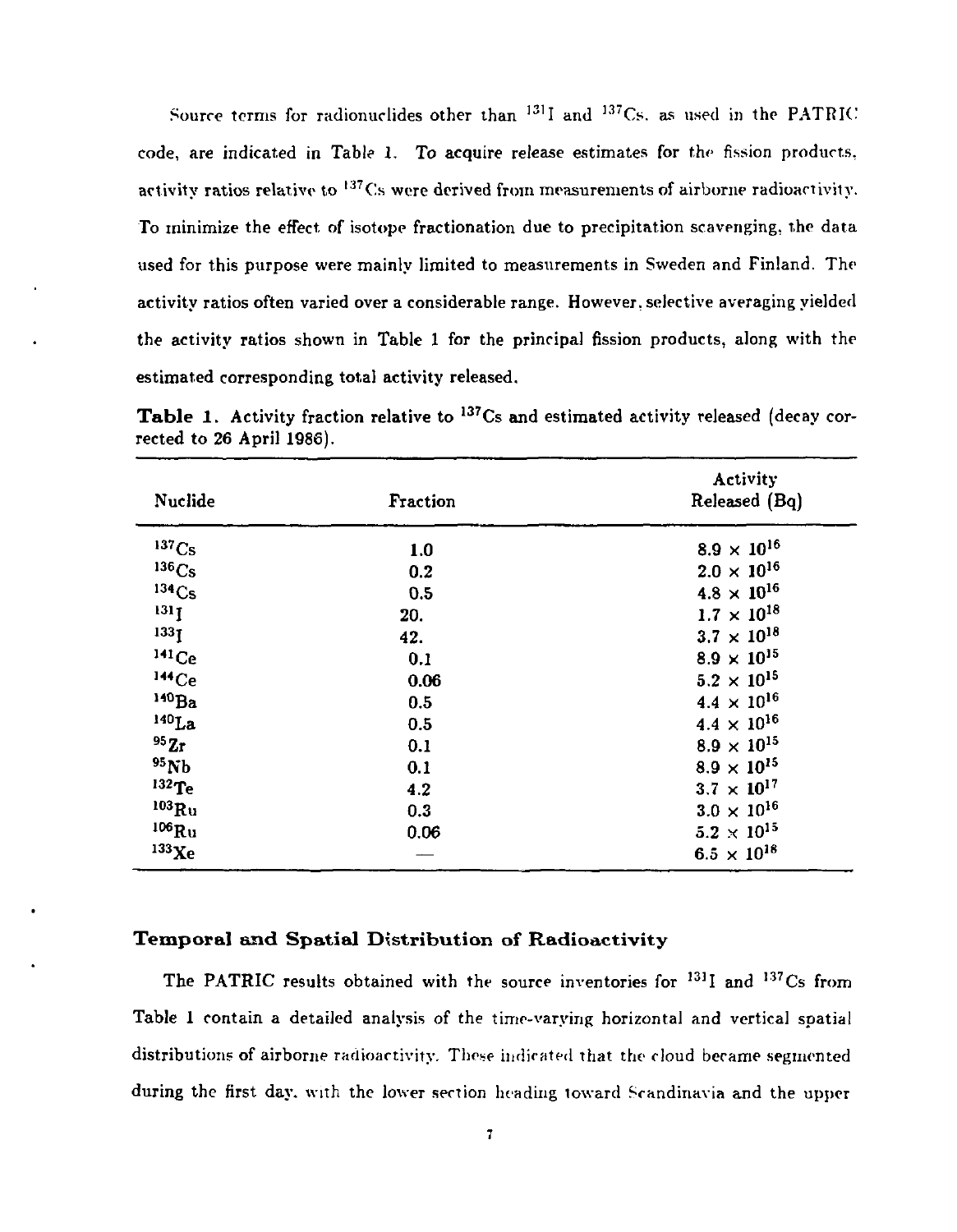part heading in a south-easterly direction, with subsequent transport across Asia to Japan, the North Pacific, and the United States. To demonstrate the evolution of the activity distribution as modeled by the marker particles of PATRIC Figure 1 shows the calculated particle pattern spread over the northern hemisphere at days 2. 4. 6 and 10 after the initial release.

Note that by the end of April 27 (day 2) the activity near the surface had traveled in a northwesterly direction, toward Scandinavia, passing over the northeastern corner of Poland en route. The activity distribution continued its expansion into Scandinavia by April 29, at the same time moving southwesterly through Poland toward eastern and central Europe. The emissions from the reactor during this period were also transported eastward. By May 1, the surface activity had spread throughout central and southern Europe as well as east and south of the Chernobyl area. By May 5, nearly the entire northern hemisphere is engulfed with material having reached the United States. In a quantitative way, the surface air concentration patterns for  $^{131}$ I over Europe at 2 day intervals between April 27 and May 3 are shown in Figure 2. The concentrations are averages over 24 hours between 0000 GMT and 2400 GMT on the day shown.

Since the emissions in the model due to the fire were assumed to be continuous until this time, the concentration levels were fairly constant, ranging generally between 1 and 100 Bq/m<sup>3</sup>. Until May 3 at which time concentrations decreased to 1 to 10 Bq/m<sup>3</sup> as the cloud expanded over Europe to include the United Kingdom and the Mediterranean and eastward, over the Soviet Union. (Although the subsequently published release curve obtained from the Russians indicates a longer release period, until May 6, and showed a second peak, most measurements in Western Europe do not show such a second peak, indeed, material released after May 2 went towards the Black Sea. The calculated concentrations in the vicinity of the Chernobyl area are underestimated by several orders of magnitude because of the coarse spatial resolution inherent in these model calculations,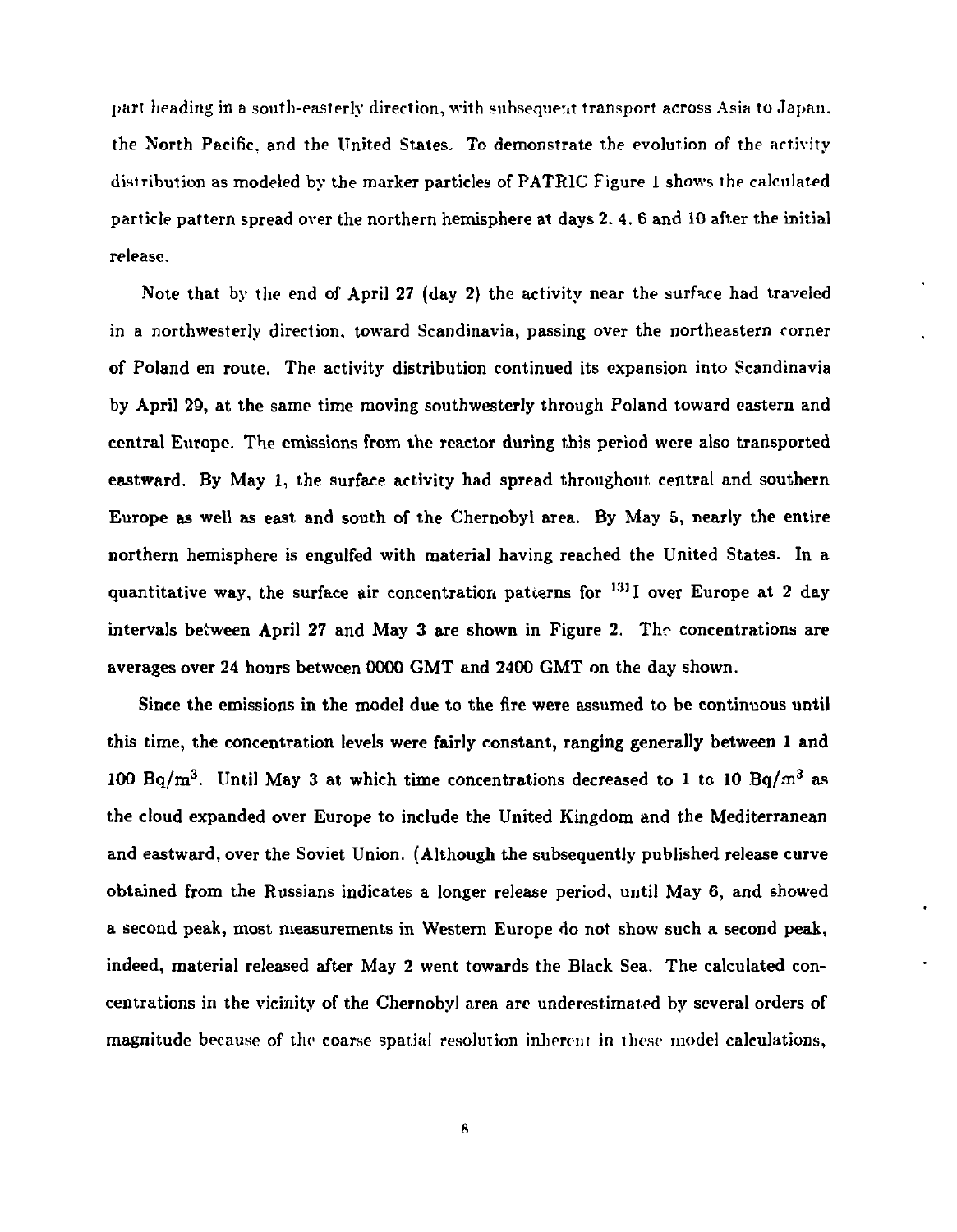

**Figure 1.** ARAC plots showing hew the clouds of radioactive material spread around the Northern Hemisphere at (a)2, (b)4, (c)6, and (d)10 days after the initial explosion. uncertainly of the time when the release actually terminated and knowledge of the actual source strength.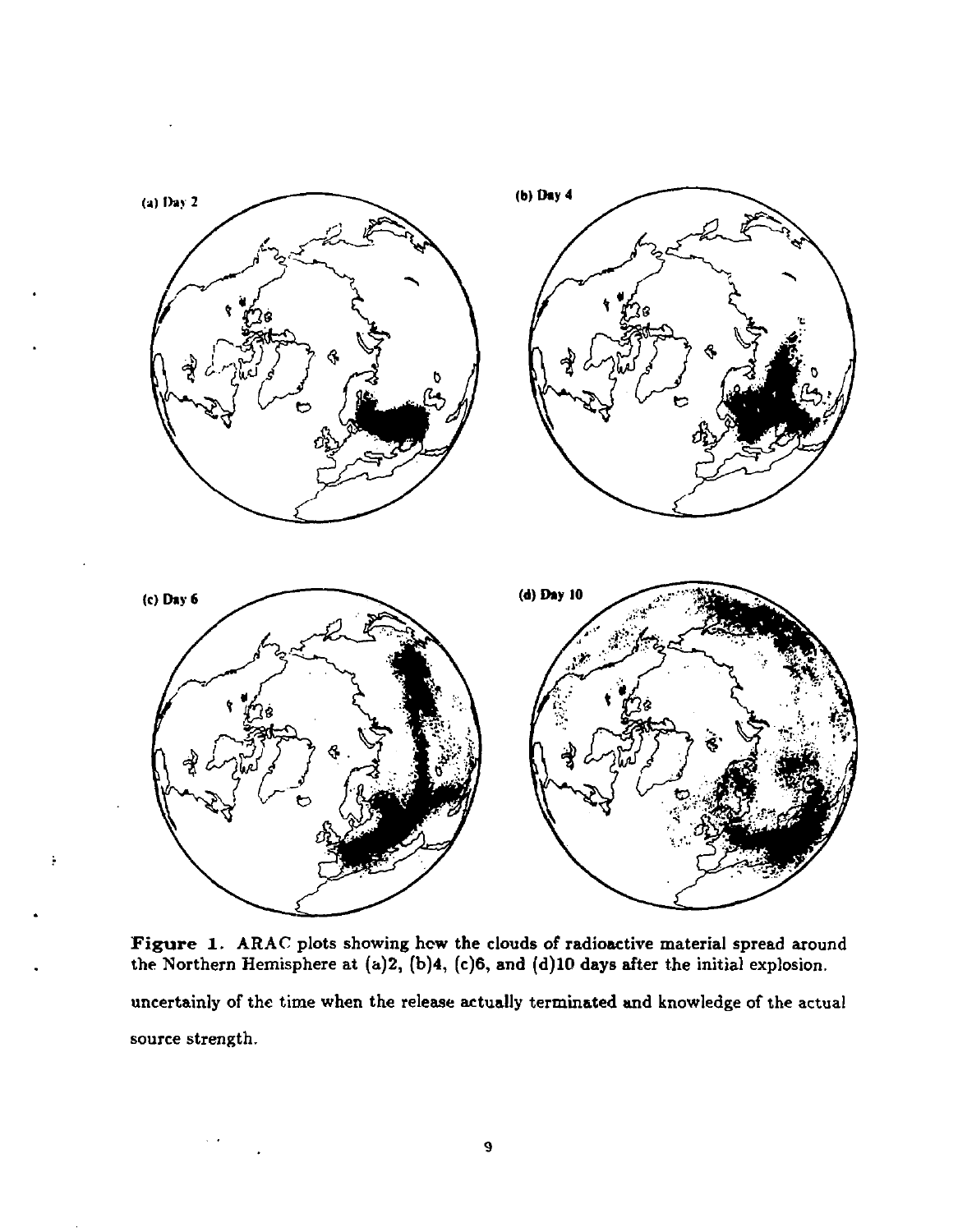

**Figure 2. <sup>131</sup> 1 surface air concentration patterns over Europe (Bq/m<sup>3</sup> ) based on PATRIC model** *ftp* **dates listed.** 

**On the global scale, a major fraction of the activity was transported at elevated levels in the atmosphere. Figure 3 illustrates the calculated l31 1 activity distributions at a height of 5500 m on May 2 and 5. The radioactivity present at this level had traveled across Asia to reach Japan by May 2, and subsequently crossed the Bering Sea and the Gulf of Alaska to intercept the west coast of the continental United States on May 5. By contrast, the**  surface concentration patterns, also shown in Figure 3. indicate a much longer transit time,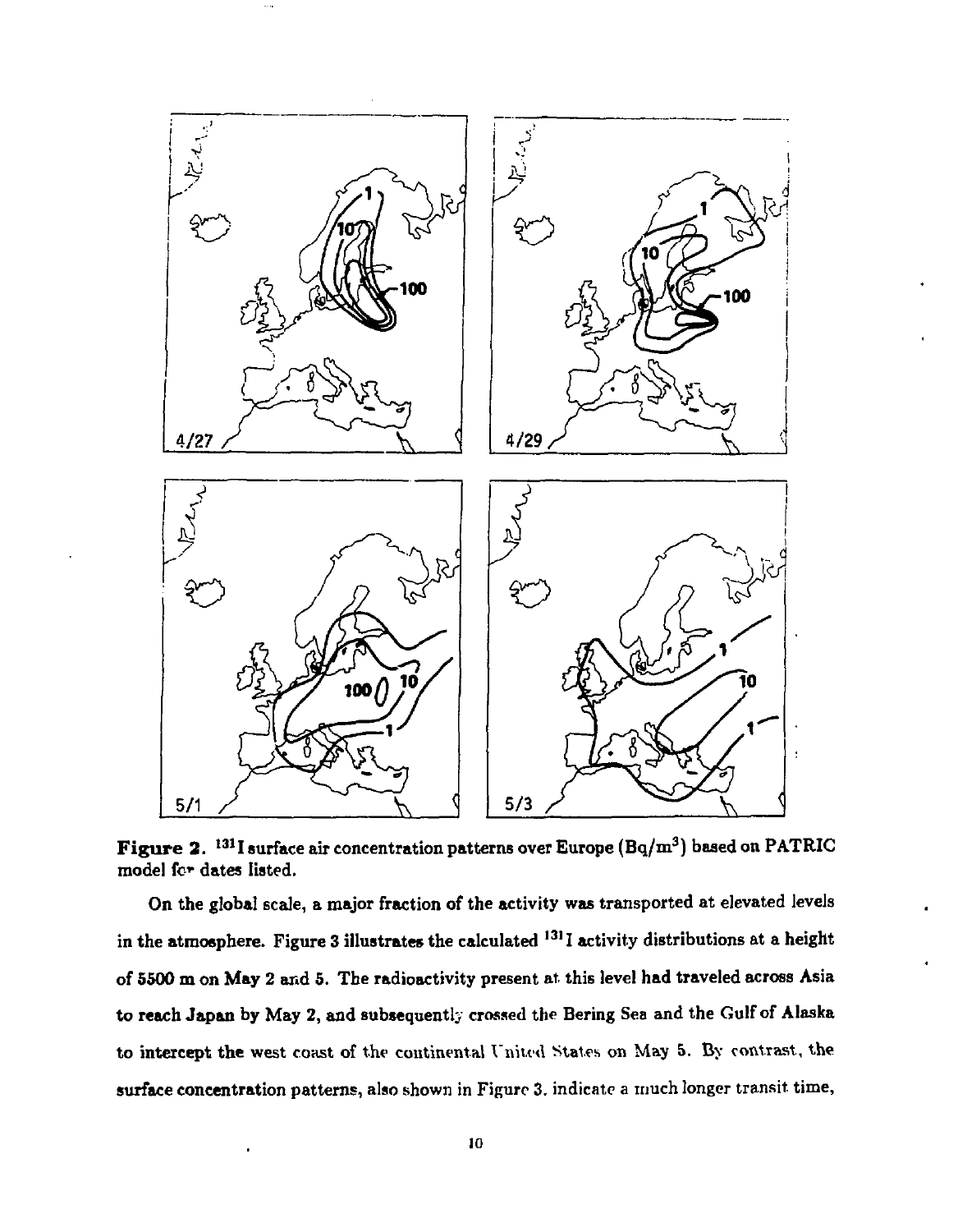arriving in the area of Japan about May 7 and in the United States on may 13. Since  $^{10}$  I was detected in surface air samples collected in these areas 3 to 4 days prior to this, the precipitation scavenging processes or other large scale downward motion, which are not included in the calculations, could have been responsible for some of the rapid transport of the radionuclides to the surface from the higher altitudes.



Figure 3. <sup>131</sup>I Surface and upper air concentrations over the Northern Hemisphere  $(Bq/m^3)$  based on PATRIC model for days shown.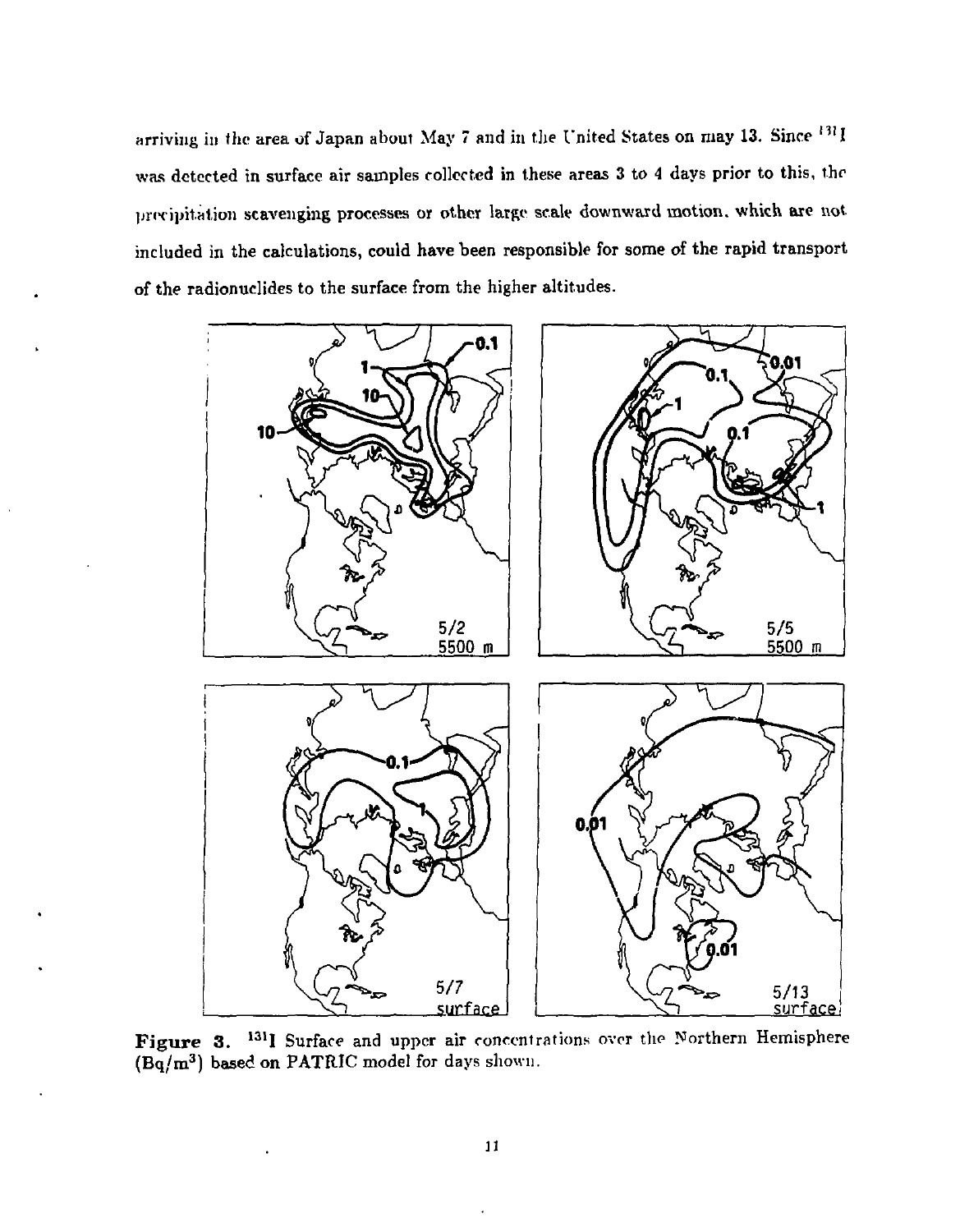With the source-term configuration adjusted to optimize the overall agreement between the calculated and measured activity distributions, Table 2 shows a comparison of tincalculated and measured <sup>131</sup>I and <sup>137</sup>Cs surface air concentrations and times of arrival at individual measurement sites in Europe and Kuwait. The measured air concentrations were derived by computing the average daily concentrations and subsequently averaging them over the periods given in the table.

|                         |              | 131 <sub>1</sub><br><b>Concentrations</b> |                  | $^{137}\mathrm{Cs}$<br><b>Concentrations</b> |                          | Cloud Arrival<br>Time |       |
|-------------------------|--------------|-------------------------------------------|------------------|----------------------------------------------|--------------------------|-----------------------|-------|
|                         |              |                                           |                  |                                              |                          |                       |       |
| Location                | Dates        | Meas.                                     | Calc.            | Meas.                                        | Calc.                    | Calc.                 | Meas. |
| Nurmijarvi<br>(Finland) | $4/29 - 5/3$ | 3.7                                       | 3.8              | 0.08                                         | 0.6                      | 4/27                  | 4/27  |
| Stockholm               | $4/28 - 5/6$ | 3.6                                       | 8.0              | 0.2                                          | 1.1                      | 4/27                  | 4/27  |
| Kjeller (Norway)        | $4/28 - 5/5$ | 6.2                                       | 9.5              | 0.2                                          | 1.3                      | 4/27                  | 4/27  |
| Munich                  | $4/30 - 5/6$ | 7.0                                       | 6.5              | 1.7                                          | 0.9                      | 4/30                  | 4/30  |
| Austria                 | $4/29 - 5/5$ | 3.5                                       | 4.2              |                                              | $\overline{\phantom{a}}$ | 4/30                  | 4/29  |
| <b>Budapest</b>         | $5/1 - 5/5$  | 3.0                                       | 4.2              | 0.6                                          | 0.5                      | 4/30                  | 4/29  |
| N. Italy                | $4/30 - 5/6$ | 17                                        | 6.6              | 0.7                                          | 0.4                      | 4/30                  | 4/30  |
| S.E. France             | $5/1 - 5/6$  | 9.8                                       | 6.6              | 0.4                                          | 0.7                      | 4/30                  | 4/29  |
| Paris                   | $5/1 - 5/7$  | 0.7                                       | 3.7              | 0.2                                          | 0.5                      | 5/1                   | 4/29  |
| S. Italy                | $5/1 - 5/6$  | 8.0                                       | 1.9              | 0.6                                          | 0.2                      | 5/2                   | 5/1   |
| Netherlands             | $5/1 - 5/5$  | 7.1                                       | 9.3              | --                                           | $\overline{\phantom{a}}$ | 5/2                   | 5/2   |
| Berkeley $(U.K.)$       | $5/1 - 5/3$  | 0.3                                       | 0.5 <sub>1</sub> | 0.05                                         | 0.02                     | 5/3                   | 5/2   |
| Chilton (U.K.)          | $5/2 - 5/3$  | 5.4                                       | 4.5              | 0.9                                          | 0.2                      | 5/3                   | 5/2   |
| Athens                  | $5/3 - 5/5$  | 29                                        | 18               |                                              | -                        | 5/3                   | 5/3   |
| Kuwait                  | $5/4 - 5/9$  | 0.3                                       | 0.1              | 0.06                                         | 0.03                     | 5/7                   | 5/5   |

**Table 2.** A comparison between measured and calculated surface air concentrations  $(Bq/n<sup>3</sup>)$  and cloud arrival times. (Reference for Table 2 are located in Appendix A.)

The table reveals that PATRIC generally overpredicted the concentrations in Scandinavia, France, and the United Kingdom while underpredicting those measured in southern Europe and Kuwait. The overprediction in Scandinavia may be due to the uplifting of the radionuclides by a warm front that the cloud encountered during its passage to Scandinavia. The underpredjetion in southern Europe may be a result of improper temporal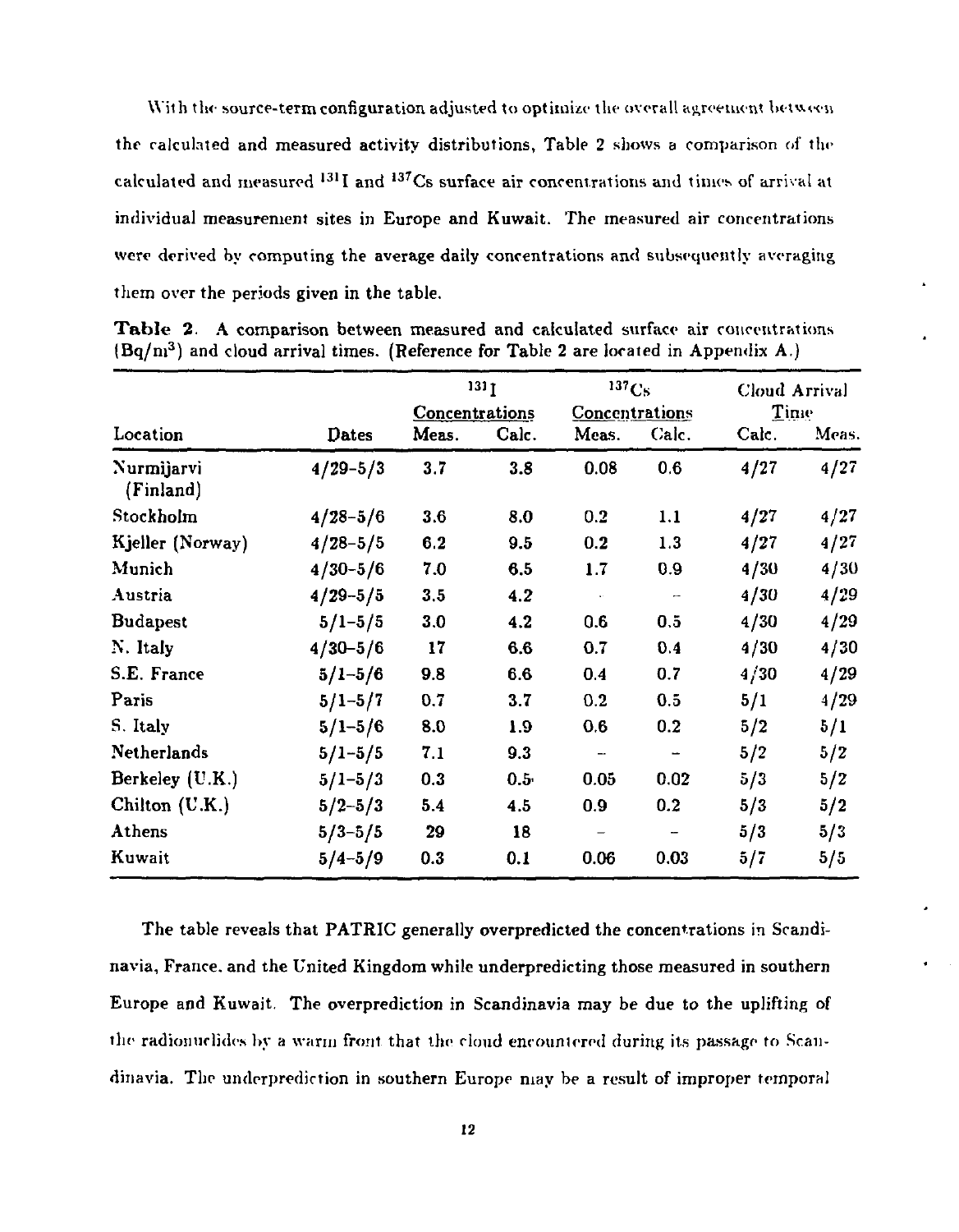variations in the source term, as well as terrain effects because of the Alps, and because of precipitation scavenging processes, none of which is included in the calculations. Table 2 also provides a comparison of the measured and computed cloud arrival times at each site. Agreement is excellent within Scandinavia; however, the calculated times at several sites in Western and Southern Europe lag by a day. This may in part be due to differences in which arrival times are defined by measurements.

Radionuclides were measured at various altitudes by aircraft-mounted sampling systems that collected filter samples over the Norwegian Sea, the Federal Republic of Germany, the Sea of Japan and along the west coast of the United States during a 2-week period following the accident. Table 3 provides a comparison between the measured and calculated  $^{131}$ I and  $^{137}$ Cs air concentrations and cloud arrival times over these areas at various altitudes. The reasonable agreement between the measured and calculated values gives credence to the existence of a high-level source term configuration suggested by the convective meteorological processes and the energetics of the explosion.

|      |                 |                 | 131 <sub>1</sub><br>Concentrations |       | $^{137}Cs$<br>Concentrations |       | Date of Cloud<br>Arrival |       |
|------|-----------------|-----------------|------------------------------------|-------|------------------------------|-------|--------------------------|-------|
| Date | Location        | Altitude<br>(m) | Meas.                              | Calc. | Meas.                        | Calc. | Meas.                    | Calc. |
| 4/30 | Norwegian Sea   | 1500            | 18.                                | 12.   | 0.17                         | 0.11  |                          |       |
| 5/1  | Norwegian Sea   | 750             | 0.5                                | 0.7   |                              |       |                          |       |
| 5/1  | Norwegian Sea   | 3000            | 0.07                               | 0.1   | 0.09                         | 0.07  |                          |       |
| 5/2  | Japan Sea       | 5500            | 2.7                                | 1.0   | 0.07                         | 0.11  | 5/2                      | 5/2   |
| 5/2  | West Germany    | 1500            | 11.                                | 13.   | 1.1                          | 1.3   | $\sim$                   |       |
| 5/2  | West Germany    | 3000            | 2.                                 | 3.    |                              |       |                          |       |
| 5/2  | West Germany    | 5500            | 1.                                 | 1.    |                              |       |                          |       |
| 5/4  | Japan Sea       | 1500            | 0.3                                | 0.2   |                              |       |                          |       |
| 5/4  | Japan Sea       | 3000            | 1.                                 | 1.5   |                              |       |                          |       |
| 5/5  | U.S. West Coast | 5500            | 0.3                                | 0.1   | 0.07                         | 0.04  | 5/5                      | 5/5   |
| 5/5  | U.S. West Coast | 3000            |                                    |       | 0.003                        | 0.002 |                          |       |

**Table 3.** A comparison between measured and calculated air concentrations  $(Bq/m^3)$ and cloud arrival times.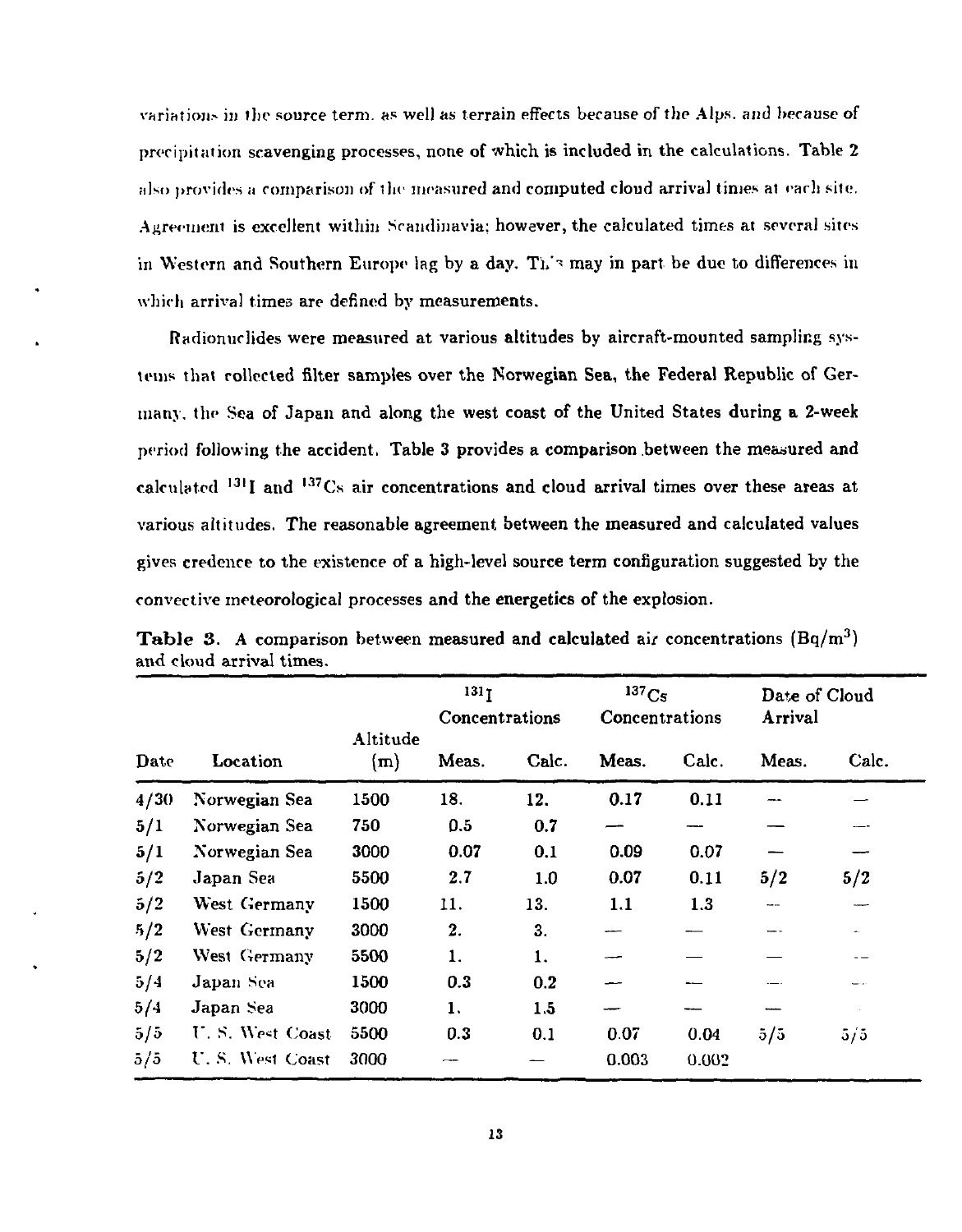#### Estimation of Inhalation and Immersion Dose

In calculating a radiation dose to man from the Chernobyl accident, the major pathways arc -in decreasing order of importance:

- 1. External gamma exposure from ground deposits of radionuclides.
- 2. Ingestion of radionuclides with food.
- 3. Inhalation of radionuclides during fallout plume passage.
- *4.* External gamma dose from immersion during cloud passage.

Pathways 1 and 2 are most important, but their effect can be mitigated—sheltering, food selection, etc., while 3 and 4 are more immediate and harder to protect against. Furthermore, 1 and 2 are computed from deposition of radionuclides on the ground while 3 and 4 are obtained from air concentrations. As already mentioned, an estimate of a source term is more reliably obtained from measurements of air concentrations than from highly variable deposition patterns influenced by precipitation scavenging which can be highly localized. For this reason nuclide air-concentration patterns were estimated with PATRIC, and based on them, and the appropriate nuclide mix, inhalation and immersion doses were calculated. The PATRIC generated concentration distributions for each nuclide listed in Table 1 were integrated over the period from 26 April to 13 March to derive the 50 year unmitigated individual inhalation and immersion dose equivalent from exposure to the airborne radioactivity over the Northern Hemisphere, Europe, and two smaller regions of  $400 \times 400$  km and  $50 \times 50$  km centered on the reactor.

Figure 4 shows the isopleths of this inhalation dose committment to an adult in mGy. Figure 4a indicates a low  $1 \times 10^{-5}$  mGy over the western United States and Canada, Japan and the eastern parts of China. The dose over Europe is shown in Figure 4b and indicates regions exceeding 0.1 mGy extending over the western USSR, northeastern Poland, and up into Sweden, while extending southward over the Ukraine and parts of eastern Europe. Most of central Europe, parts of northern Scandinavia and the remainder of eastern Europe are situated between the 0.01 and *0.1 mGy* isopleths. Denmark, the U.K., Spain, and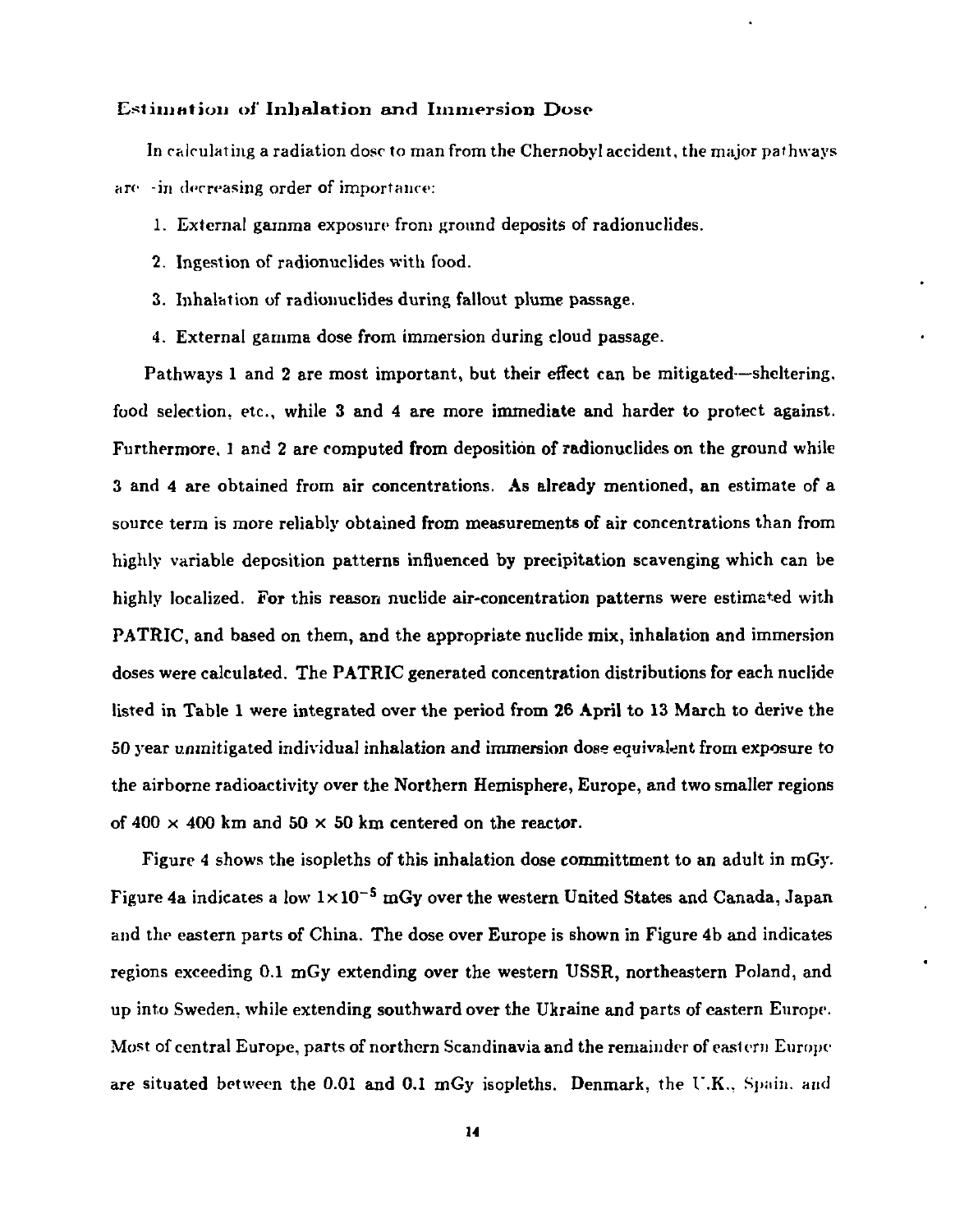northern Scandinavia received less than the 0.01 mGy. About 80°% of these values are due to the radioiodines. while the cesium, ruthenium, and tellurium radionuclides are the major contributors to the remaining  $20\%$ . These dose estimate-scompare very favorably with the inhalation doses reported at a WHO meeting in the Netherlands which cited values of 0.11 mGy in northeastern Poland. 0.04 mGy within the remainder of Poland, 0.0? mGy in southern parts of Germany and Finland, and a range of 0.001 to 0.01 mGy in France, the U.K.. and Italy.

 $\sim$  35  $\mu$ 

 $\frac{3}{2}$ 

Because the spatial distributions for the <sup>131</sup>I thyroid exposure are essentially identical to those shown in Figure 4, one may obtain the adult thyroid dose commitment by multiplying the isopleth values in Figure 4 by a factor of 23. Thus, the highest thyroid doses in Scandinavia are estimated to be about 2 mGy, approximately 0.2 mGy over central Europe, and of the order of  $2\times10^{-4}$  mGy in the U.S. In a similar manner, the effective dose equivalent due to immersion in the radioactive cloud may be approximated by multiplying the isopleths in Figure 4 by 0.02. This factor, however, is spatially dependent within a factor of about 2 due to the time varying activity ratios of the radioiodines. Hence, the immersion dose is about a factor of 50 less than the inhalation dose. The relative contributions of the various radionuclides to the immersion dose are essentially the same as those for the inhalation pathway.

Due to the large spatial averaging inherent in these calculations, the radiation doses are greatly underestimated in the vicinity of the Chernobyl area. In order to acquire the spatial resolution needed to derive realistic dose estimates within this area, the ADPIC model was used to calculate the close-in dose distribution over a 400 km and a 50 km numerical grid mesh centered on the reactor site. Local meteorological data, acquired from the standard meteorological reporting stations, were received from the AFGWC. The results are shown in Figures 4c and 4d. Maximum values of the inhalation dose contours increase with the grid resolution of the model. Grid cell resolution for the innermost mesh (Figure 4d) is about 1 km, indicating doses near the reactor exceeding 100 mGy.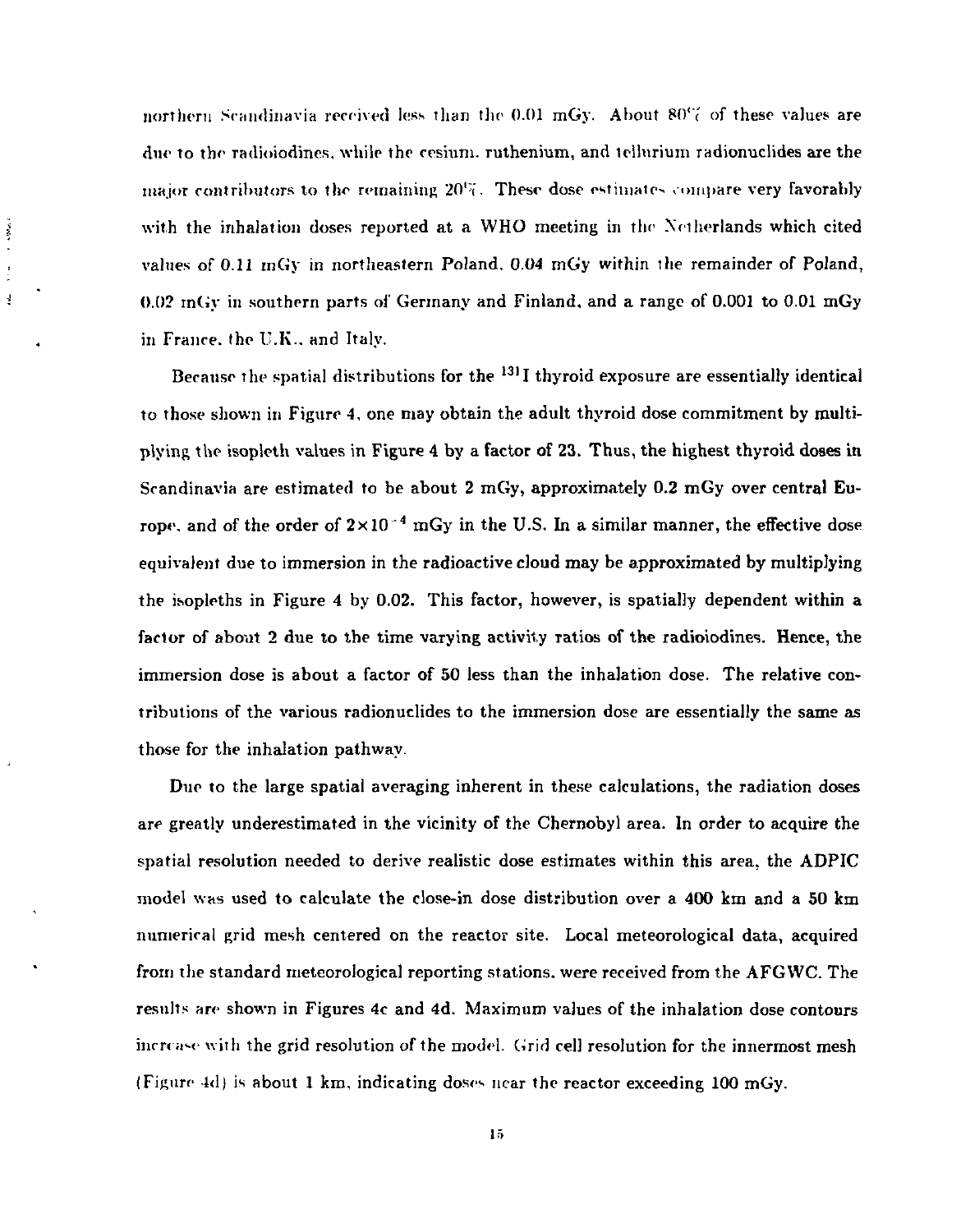

Figure 4. Isopleths showing the distribution of cumulative primary radiation dose (that due to breathing the contaminated air, integrated over the next 50 years). The isopleth values are given in mGy. (a)Most of the Northern Hemisphere, in a modified polar projection. (b)Europe, the Mediterranean Sea, and the North Atlantic. (c)A  $400 \times 400$ -km area around the Chernobyl reactor. (d)A 50  $\times$  50-km area around Chernobyl. The values for the isopleths increase as the scale decreases because the computer models achieve finer resolution at smaller scales.

Data from the Russian report (USSR 1986) can be used to check the validity of the close-in ADPIC results (Figure 4d). In Figure 5 are shown the gamma radiation levels in a zone around the reactor site on May 29, 1986 in mR/hr as measured by the Russians. In the same report they published a curve relating the change with time of the open field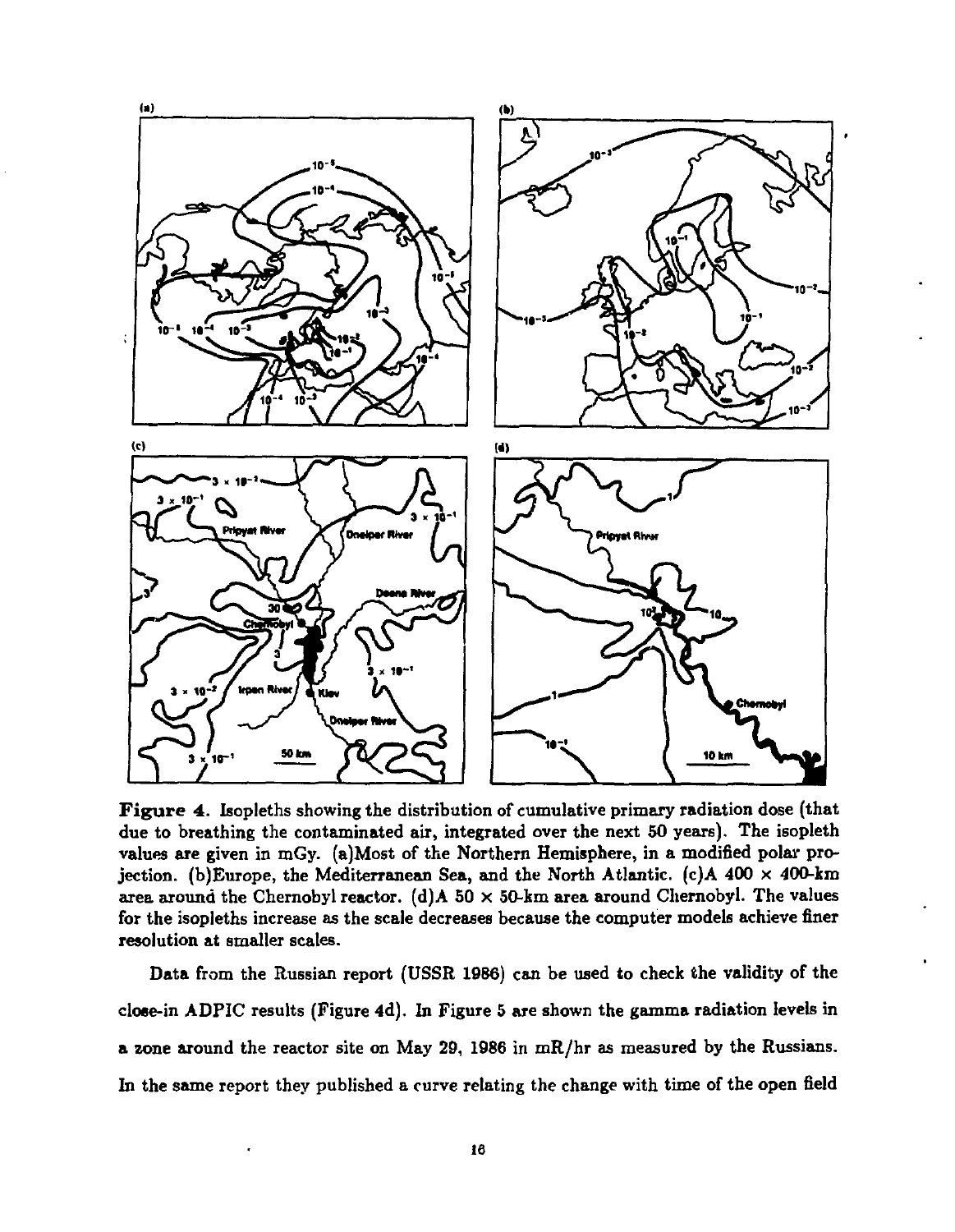external gainma exposure rate  $P(t)$  in R/hr near the Chernobyl power stations, and also the equation they used to relate gamma-exposure rate 15 days after the accident.  $P(15)$ . in  $mR/hr$  to a child's thyroid dose from inhalation  $Dt(ICh)$  in  $mGy$ .

$$
Dt(1Ch) = 100P(15) \tag{1}
$$

From the *P(t)* versus *t* curve mentioned above, one can relate *P(t)* at 15 days to *P(t)* at 35 days after the accident. The relation turns out to be approximately

$$
P(15) = 2P(35) \tag{2}
$$

Assuming that the inhalation dose for a child thyroid is approximately 120 times the adult whole body inhalation dose *D(IA),* 

$$
Dt(ICh) = 120D(IA) \tag{3}
$$

equations (1), (2), and (3) can be combined to compute the adult inhalation dose  $D(IA)$ directly with the gamma-exposure rate  $P(35)$ , thirty-five days after the accident.

$$
D(IA) = 1.7P(35) \tag{4}
$$

With equation (4) one can directly relate the measured adult inhalation dose  $D(IA)$  computed from Figure 5 to values computed by ADPIC in Figure 4d. Table 4 shows such a comparison for several points around the reactor.

Table 4 indicates a systematic underestimation of the adult 50 year inhalation dose by close to a factor of three below the Russian data. Several explanations for this can be given: first, the ADPIC runs did not include the last three, significant release days because Russian source data were not yet available at the time of the ADPIC run, which was based on a back-calculated source term. Second, the ADPIC source term as described placed a large fraction of the activity at heights above 4 km. This was to simulate later uplifting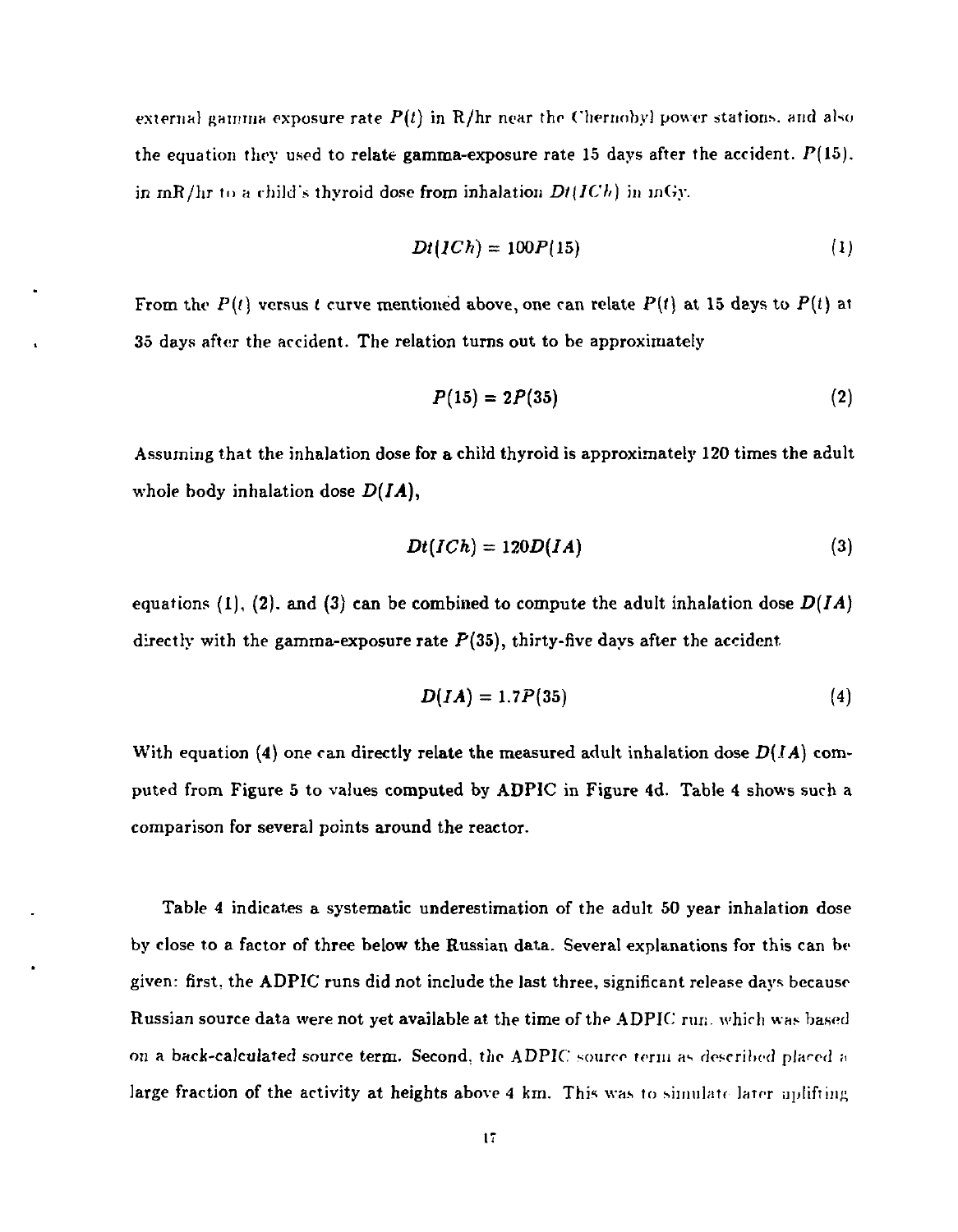

Figure 5. External gamma-exposure-rate levels (mR/hr) in the vicinity of Chernobyl on May 29, 1986.

of the material by atmospheric processes but underestimated the amount of radioactivity near the surface close-in. Finally, deposition close-in contained debris from larger particles and non-volatile radionuclides not included in the model source term.

It is important to realize that the dose distributions presented in this work do not reflect the impact of various mitigation measures that may have been undertaken, such as evacuation, sheltering, or the introduction of stable iodine. Such measures could have significantly reduced the estimated doses shown in Figure 4. For instance, a study performed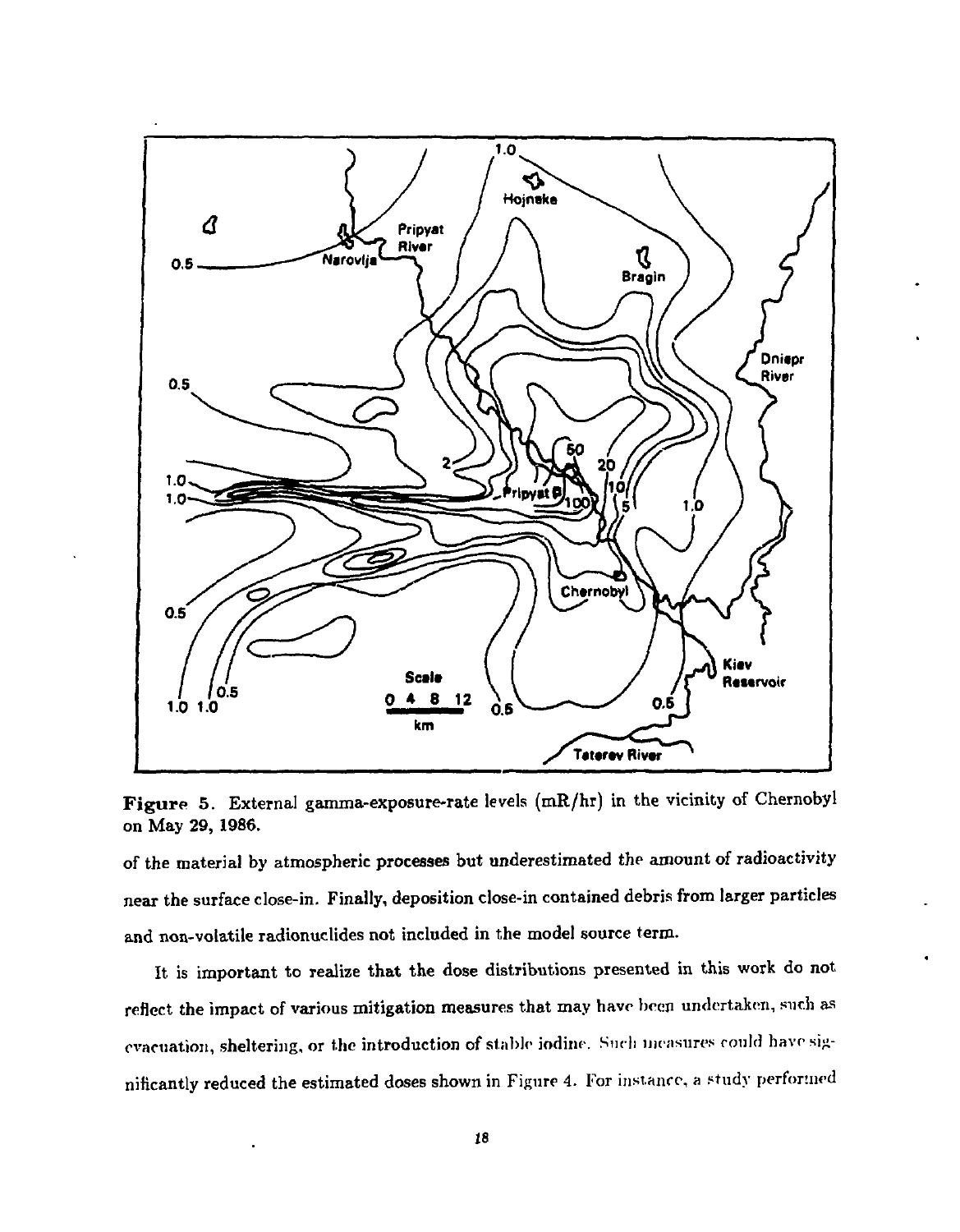| Location<br>(Distance from Plant) | Computed from<br>Russian Data by<br>Equation 4 $(mGy)$ | Computed by<br>$ADPIC$ (mGy) |  |
|-----------------------------------|--------------------------------------------------------|------------------------------|--|
| Chernobyl, 20 km<br>SE            | 17                                                     | 6                            |  |
| 10 km SE along<br>Pripyat River   | 34                                                     | 10                           |  |
| 20 km NW along<br>Pripyat River   | 8                                                      | 3                            |  |
| 10 km North                       | 32                                                     | 10                           |  |
| 30 km West                        | 34                                                     | 10                           |  |

**Table 4.** Comparison of Adult 50 year unmitigated inhalation dose equivalent in mGy from Russian data with that computed by ADPIC for various points near the Chernobyl power plant. (From Figures 4 and 5).

by Roed at the Riso National Laboratory in Denmark revealed that by staying indoors the inhalation dose due to elemental and particulate  $^{131}{\rm I}$  as well as  $^{137}{\rm Cs}$  particulates may be reduced by a factor of 2 to 4.

In order to place the adult 50 year inhalation dose calculated in this paper in perspective to the dose burden from other pathways, Table 5 (Goldman et al. 1987) shows the calculated dose committments to adults in selected countries for the 50 year external dose due to deposition, and the thyroid and whole body dose due to ingestion, and additionally the 50 year adult inhalation dose computed by the ARAC PATRIC model.

Table 5 shows that for most European individuals the doses are generally below 0.1 mGy annually and thus represent a lifetime increment of less the 10% of natural background radioactivity, and the individual doses in the United States, Canada. China and Japan are negligible. Also added within a radius of about 30 km from the stricken reactor is the average external dose from Russian data (USSR 1986). The ratios of this to the inhalation dose from ADPIC and PATRIC is smaller than for the rest of the table entries perhaps because unlike the inhalation dose, the external dose was mitigated by evacuation of the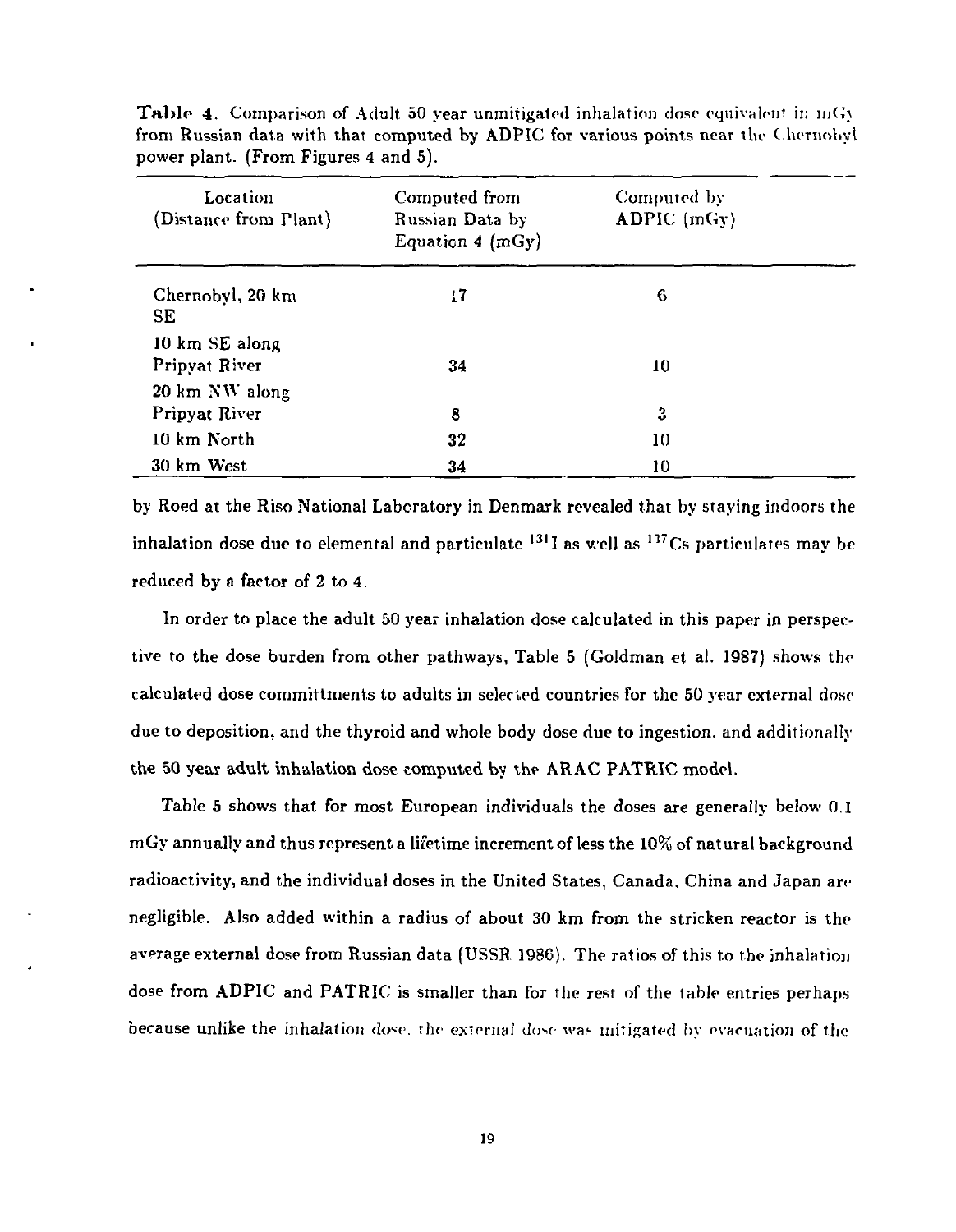|                      | External dosc.<br>mGy | Ingestion dose.<br>mGy |            | Inhalation dose.<br>m(y) |  |
|----------------------|-----------------------|------------------------|------------|--------------------------|--|
| Country              | 50 yr                 | Thyroid                | Total body | 50 yr                    |  |
| Canada               | 0.0020                | 0.0043                 | 0.0019     | 0.00002                  |  |
| China                | 0.0044                | 0.0095                 | 0.0042     | 0.00005                  |  |
| Czechoslovakia       | 0.35                  | 1.3                    | 0.32       | 0.05                     |  |
| Finland              | 0.43                  | 1.9                    | 0.40       | 0.005                    |  |
| France               | 0.11                  | 0.42                   | 0.11       | 0.005                    |  |
| West Germany         | 0.49                  | 1.7                    | 0.46       | 0.02                     |  |
| Italy                | 0.47                  | 1.7                    | 0.44       | 0.008                    |  |
| Japan                | 0.0051                | 0.017                  | 0.0048     | 0.0002                   |  |
| Poland               | $2.2\,$               | 9.5                    | 2.0        | 0.08                     |  |
| Sweden               | 0.58                  | 2.5                    | 0.53       | 0.04                     |  |
| United Kingdom       | 0.13                  | 0.44                   | 0.13       | 0.005                    |  |
| <b>United States</b> | 0.0024                | 0.0051                 | 0.0022     | 0.00001                  |  |
| Chernobyl Plant'     | $120.0$ **            | ?                      | ?          | 10.0                     |  |

Table 5. Calculated individual dose commitments to adults in selected countries after the Chernobyl nuclear reactor accident.

\* Average over a 30 km radius area.

" Mitigated by evacuations.

population. The effect on this population from the external and probable ingestion doseequivalents received maybe similar to those of the Japanese atomic bomb survivers.

#### **Summary and Conclusions**

The Lawrence Livermore National Laboratory Atmospheric Release Advisory Capability (ARAC) responded to the Chernobyl nuclear reactor accident in the Soviet Union on 26 April 1986 by utilizing long-range atmospheric dispersion modeling to estimate the amount of radioactivity released and the radiation dose distribution due to exposure to the radioactive cloud over Europe and the Northern Hemisphere. In later assessments, after the release of data on the accident by the Soviet Union, the ARAC team used their mesoscale to regional scale model to focus in on the radiation dose distribution within the Soviet Union and the vicinity of the Chernohyl plant.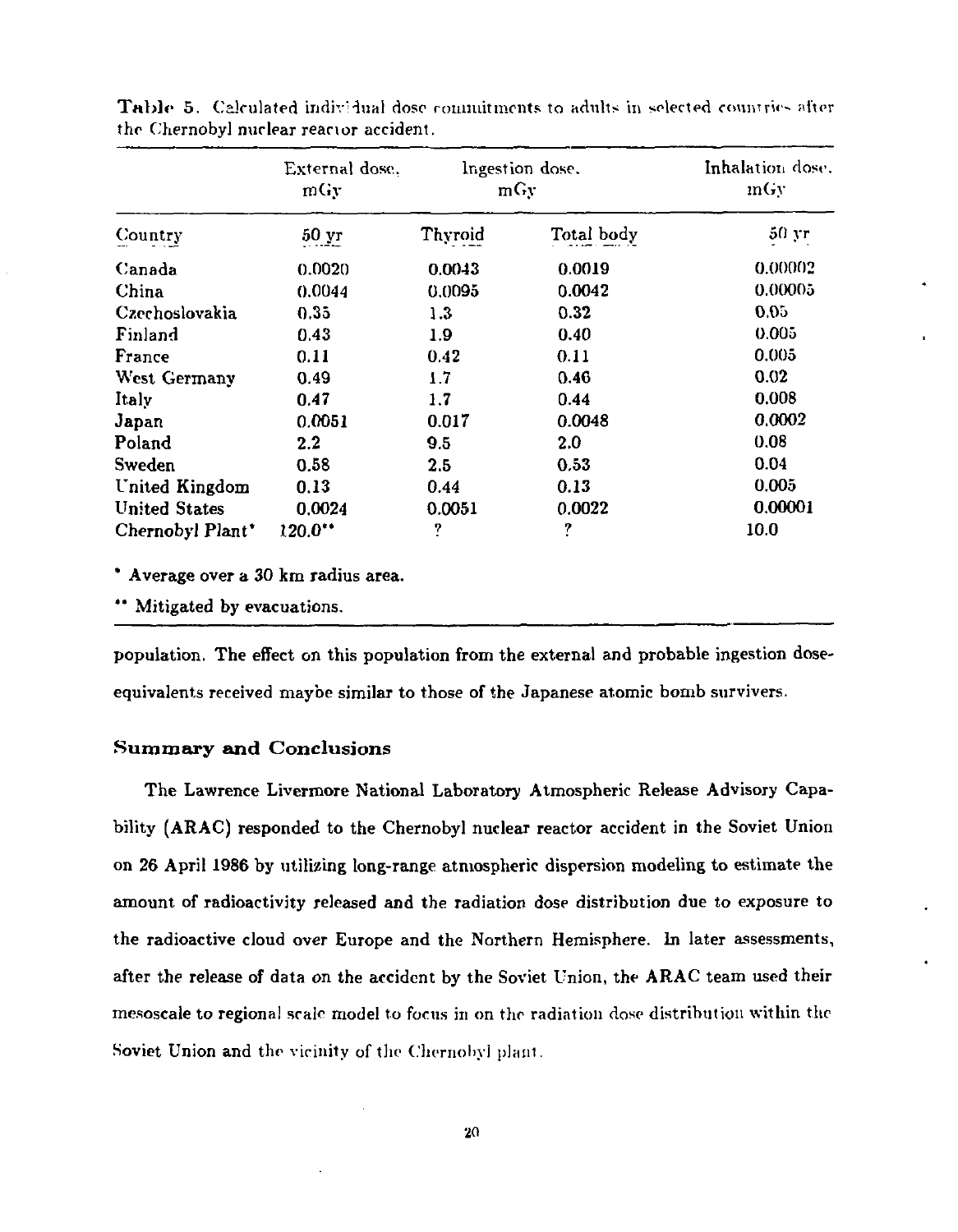The source tern: estimation involved an iterative process whereby an initial unit source term was used to calculate the distribution of radioactivity for comparison with measurements of airborne radioactivity of  $^{131}1$  and  $^{137}$ Cs at about 20 sites throughout the Northern Hemisphere. Scaling of the calculated activity distributions with those measured, lead to an estimate of the total amount of radioactivity released as a function of time and its initial vertical distribution in the atmosphere. Using this source term it was then possible to calculate the spatial and temporal evolution of the radioactive cloud over Europe and the Northern Hemisphere and the radiation inhalation and immersion dose due to cloud exposure. The source term arrived at, consisted of an upper level cloud to heights of 7 km from the inital explosion and a lower level cloud released over 6 days representing the subsequent fire. A total of  $1.7 \times 10^{18}$  Bq of  $^{131}$  and  $8.9 \times 10^{16}$  Bq of  $^{137}$ Cs were assumed released and agreed to within a factor of 2 to 3 with later source term analyses from measurements.

Analysis of the airborne radioactivity distribution from the calculation indicated that .he cloud became segmented during the first day, with the lower section heading toward Scandinavia and the upper part heading in a southeasterly direction with subsequent transport across Asia to Japan, the North Pacific, and the west coast of North America. Integrating these concentration distributions over the period 26 April to 13 May produced the 50 year unmitigated individual inhalation and immersion dose distributions due to exposure to the airborne radioactivity over Europe and the Northern Hemisphere.

Close-in (10 km) inhalation doses near the plant exceeded 10 mGy while for most of Europe doses varied from 0.1 inGy to 0.001 mGy. For the rest of the Northern Hemisphere including the United States doses were negligible. Comparison of inhalation dose to dose via the external or ingestion pathways showed it to be much smaller, as expected.

For the 130.000 evacuees from the 30 km radius area around the plant some received doses above 400 mGy. and significant health effects in terms of additional cancers, mental retardation of offspring and genetic disorders are expected. Such effects from high doses at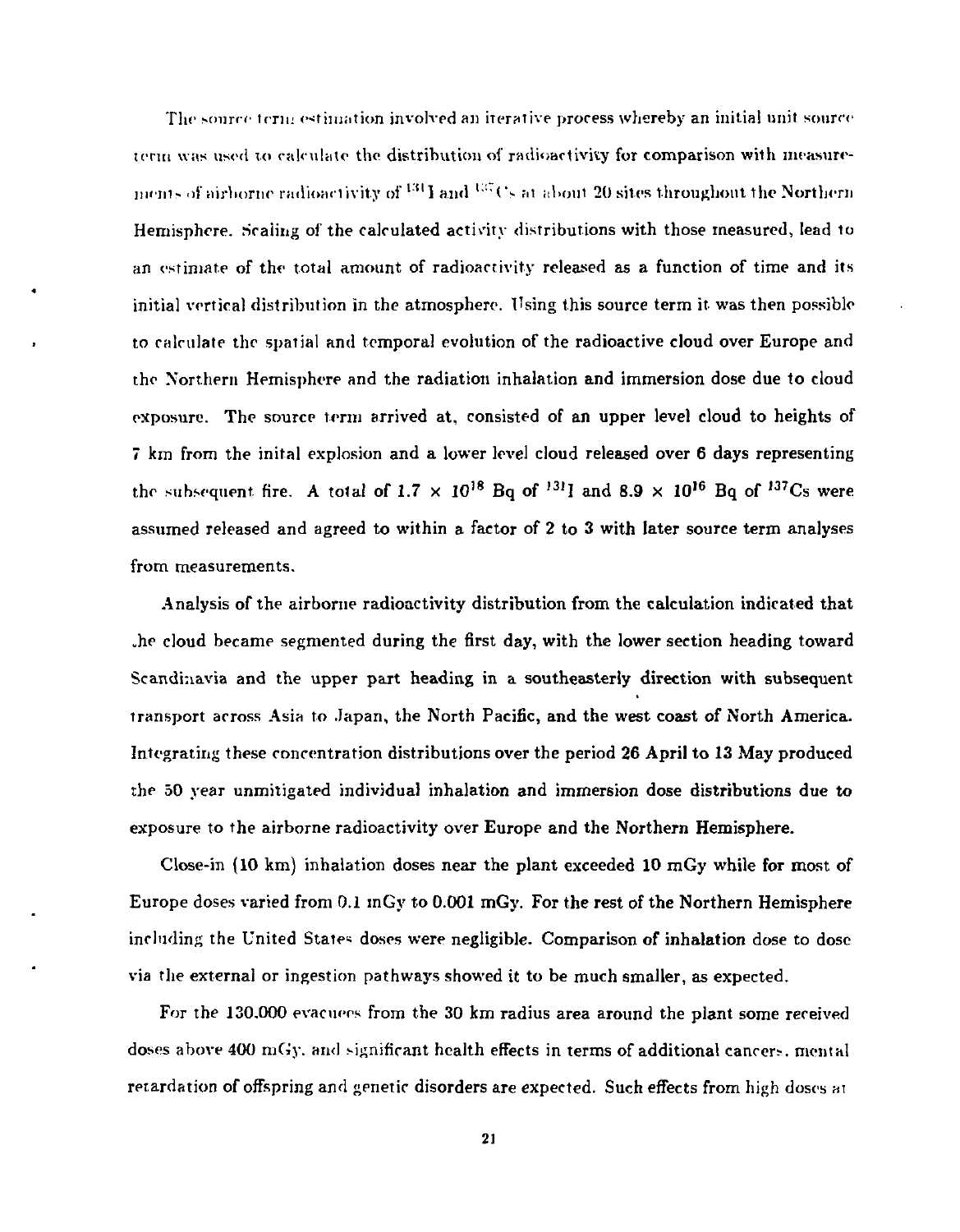high dose rates have been demonstrated from studies of Japanese survivors of the atomic bombs. For most of the individuals in the European countries shown in Table 5, total individual doses are generally below 0.1 mGy annually which represents a lifetime increase of less than 10'< of natural background radiation. For the United States, Canada, China and Japan the effect of the Chernobyl accident appears negligible. In all cases, the effect of the adult inhalation dose are significantly s.naller than doses from the external and ingestion pathway.

#### A cknowledgement

The results of this work includes contributions by many individuals. The authors wish to thank Drs. Joseph Knox and Ted Harvey for their invaluable technical advice and to Dr. Thomas Sullivan and Mr. George Greeenly for their contributions associated with acquiring and processing the meteorological data from the AFGWC. The authors also wish to acknowledge the valuable computer programming support provided by Mr. Len Lawson and the model calculations performed by Mr. Kendall Peterson as well as the multitude of efforts performed by the remainder of the ARAC staff. Finally, the authors would like to express appreciation to Drs. Michael MacCracken, and Yook Ng for their technical review of this work. This work was performed under the auspices of the U.S. Department of Energy by the Lawrence Livermore National Laboratory under contract >V-7405-Eng-48.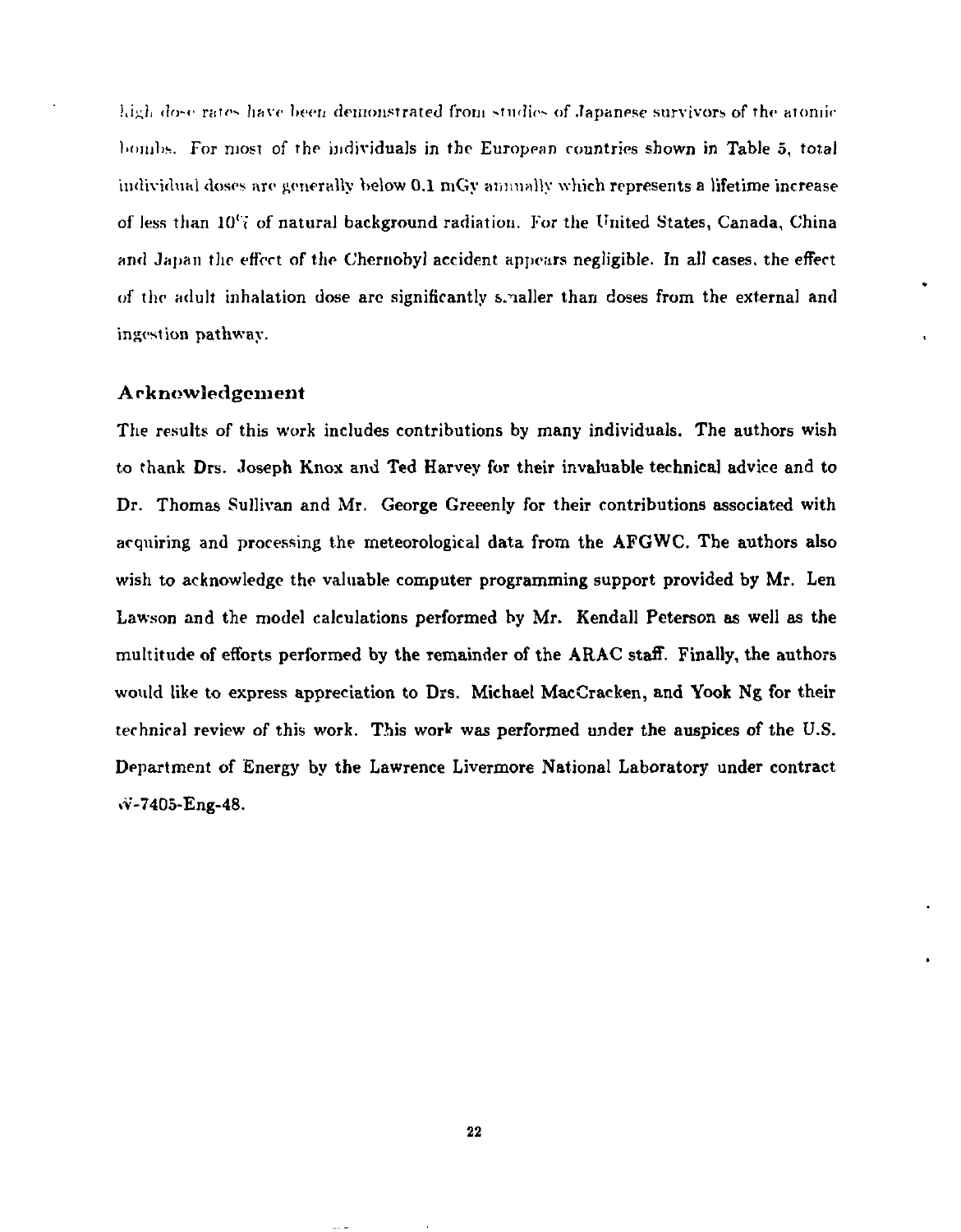# Referoncos

- Dickerson, M. H., Gudiksen, P. H., and Sullivan, T. J., 1983. The Atmospheric Release Advi-ory Capability. Lawrence Livermore National Laboratory Report. UCRL-52802- S:J.
- Goldman. M. et al.. 1987. Health and Environmental Consequences of the Chernobyl Nuclear Power Plant Accident. Report to the U.S. Dept. of Energy, CHER. Washington, D. C. Prepared by the Comrlitte- on the Assessment of Health consequences in Expired Populations.\*
- Gudiksen. P. H. :;d R. Lungt, 10SG. Atmospheric Dispti *uun* Modeling of Radioactivity Releases from the Chernobyl Event. UCRL-95363. Lawrence Livemore National Laboratory, Livermore, California.
- Jaworowski, Z.. and L. Kownacka, **1986.** *Tropospheric and Stratospheric Distribution of Radionuclides After Chernobyl Accident.* Central Laboratory for Radiological Protection Report. Warsaw.
- Lange, R.. 1978a. PATRIC, A Three-Dimensional Particle-in-Cell Sequential Puff Code for Modeling the Transport and Diffusion of Atmospheric Pollutants, Lawrence Livermore National Laboratory Report. UCID-17701.
- Lange, R., 1978b. ADPIC—A Three-Diminsional Particle-in-Cell Model for the Dispersal of Atmospheric Pollutants and its Comparison to Regional Tracer Studies, *J. Appl. Meteor., 17,* 320-329.
- USSR, 1986. The Accident at Chernobyl Power Plant and its Consequences. Information Compiled by the USSR State Committee on the Utilization of Atomic Energy for the IAEA Experts' Meeting, **Aug. 25-29,1986,** Vieni'i, Austria (IAEA translation).

Availablefrom National Technical Information Service. U.S. Dept. of Commerce. Springfield. Virginia 21161.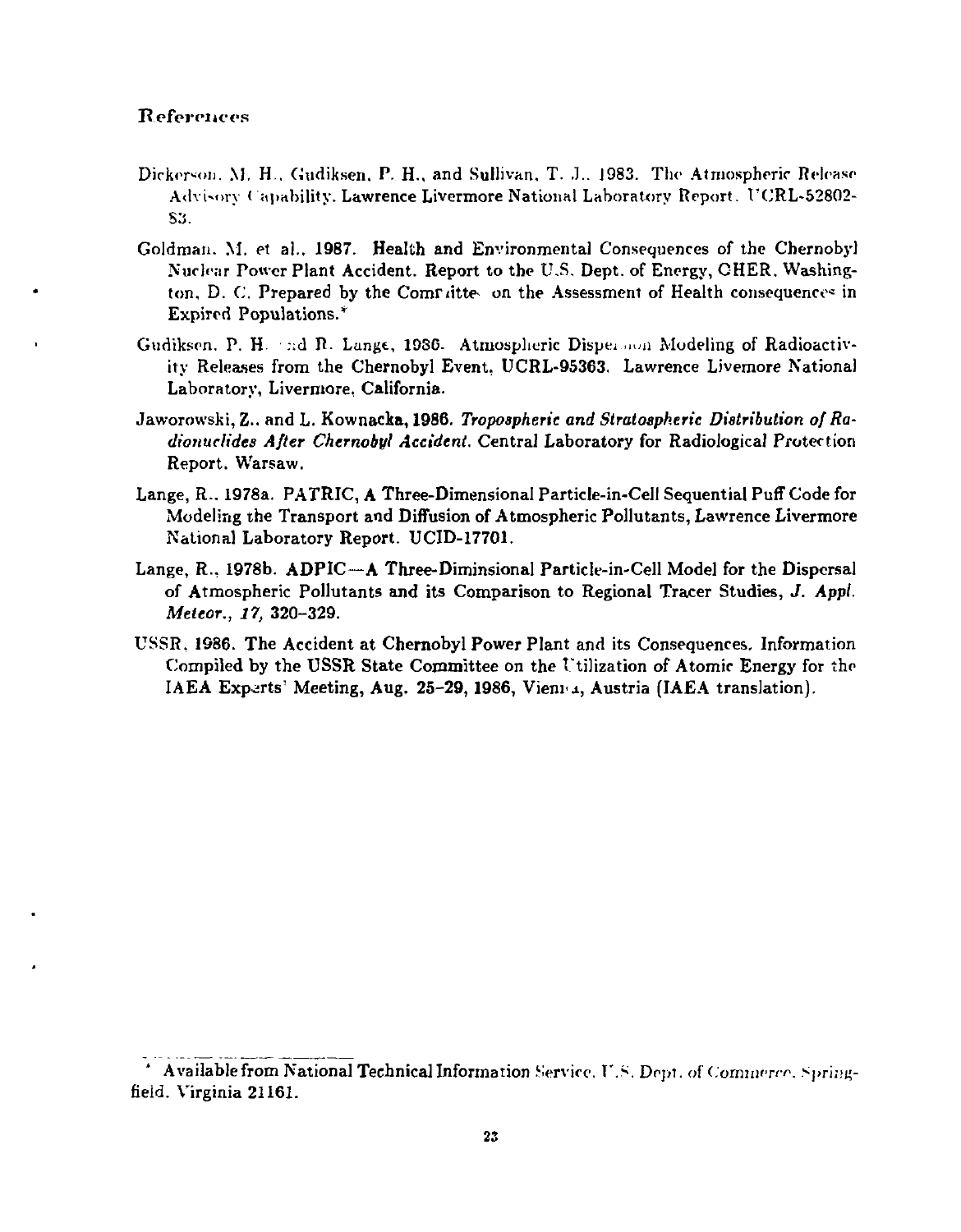# Appendix A: References for Table 2

| Nurmijarvi       | Finnish Centre for Radiation and Nuclear Safety, 1986. Interim<br>Report on Fallout Situation in Finland from April 26 to<br>May 4, 1986. STUK-B-VALO 44. Helsinki.                                                                                                                                                                                                    |
|------------------|------------------------------------------------------------------------------------------------------------------------------------------------------------------------------------------------------------------------------------------------------------------------------------------------------------------------------------------------------------------------|
| Stockholm        | Jensen, M., and J-C. Lindhe, 1986. "Activities of the Swedish<br>Authorities Following the Fallout from the Soviet Chernobyl<br>Reactor Accident." National Institute of Radiation Protection.<br>Stockholm.                                                                                                                                                           |
| Kjeller (Norway) | National Institute of Radiation Hygiene 1986 (unpublished data)                                                                                                                                                                                                                                                                                                        |
| Munich           | Bericht des Instituts für Strahlenschutz der Gesellschaft für<br>Strahlen- und Umweltforschung, 1986. "Umweltradioaktivität und<br>Strahlenexposition in Sudbayern Durch Den Tschernobyl-Unfall",<br>Munich.                                                                                                                                                           |
| Austria          | EPA, 1986. "Country by Country Radiation Data Summary." U.S.<br>Environmental Protection Agency, Washington, D.C.                                                                                                                                                                                                                                                      |
| <b>Budapest</b>  | EPA. 1986. "Country by Country Radiation Data Summary." U.S.<br>Environmental Protection Agency, Washington, D.C.                                                                                                                                                                                                                                                      |
| N. Italy         | ENEA-DISP, 1986. "Radiological Consequences in Italy of the<br>Chernobyl Accident." COC/DISP(86)1, Ente Nazionale Energia<br>Atomica. Rome.                                                                                                                                                                                                                            |
| S.E. France      | IPSN, 1986. "The Chernobyl Accident," IPSN Report No. 2/80.<br>Rev. 2. Commissariat à l'Energie Atomique Institue de Protection<br>et de Sureté Nucléaire, Fontenay-aux-Roses.                                                                                                                                                                                         |
| Paris            | Thomas, A. J., and J. M. Martin, 1986. "First Assessment of<br>Chernobyl Radioactive Plume Over Paris." Nature 321 817-822.                                                                                                                                                                                                                                            |
| S. Italy         | ENEA-DISP, 1986. "Radiological Consequences in Italy of the<br>Chernobyl Accident." COC/DISP(86)1, Ente Nazionale Energia<br>Atomica, Rome.                                                                                                                                                                                                                            |
| Netherlands      | NERF, 1986. "Summary of Radiological Measurements Related to<br>the Chernobyl Accident Carried Out by the Netherland Energy Re-<br>search Foundation (ECN), Petten." Presented at the NEA/OSNI<br>Principal Working Group No. 4 Group of Experts on Accident Con-<br>sequences (GRECA) meeting, Paris, June 1986. Netherlands Energy Re-<br>search Foundation, Petten. |
| Berkeley (UK)    | Nair, S., and P. J. Darley, 1986. "A Preliminary Assessment<br>of Individual Doses in the Environs of Berkeley, Gloucestershire<br>Following the Chernobyl Nuclear Reactor Accident."<br>TPRD/B/0796/R86, Central Electricity Generating Board, Didcot, Oxon.                                                                                                          |
| Chilton (UK)     | Nair, S., and P. J. Darley. 1986. "A Preliminary Assessment<br>of Individual Doses in the Environs of Berkeley. Gloucestershire<br>Following the Chernobyl Nuclear Reactor Accident."<br>TPRD/B/0796/R86, Central Electricity Generating Board,                                                                                                                        |

á,